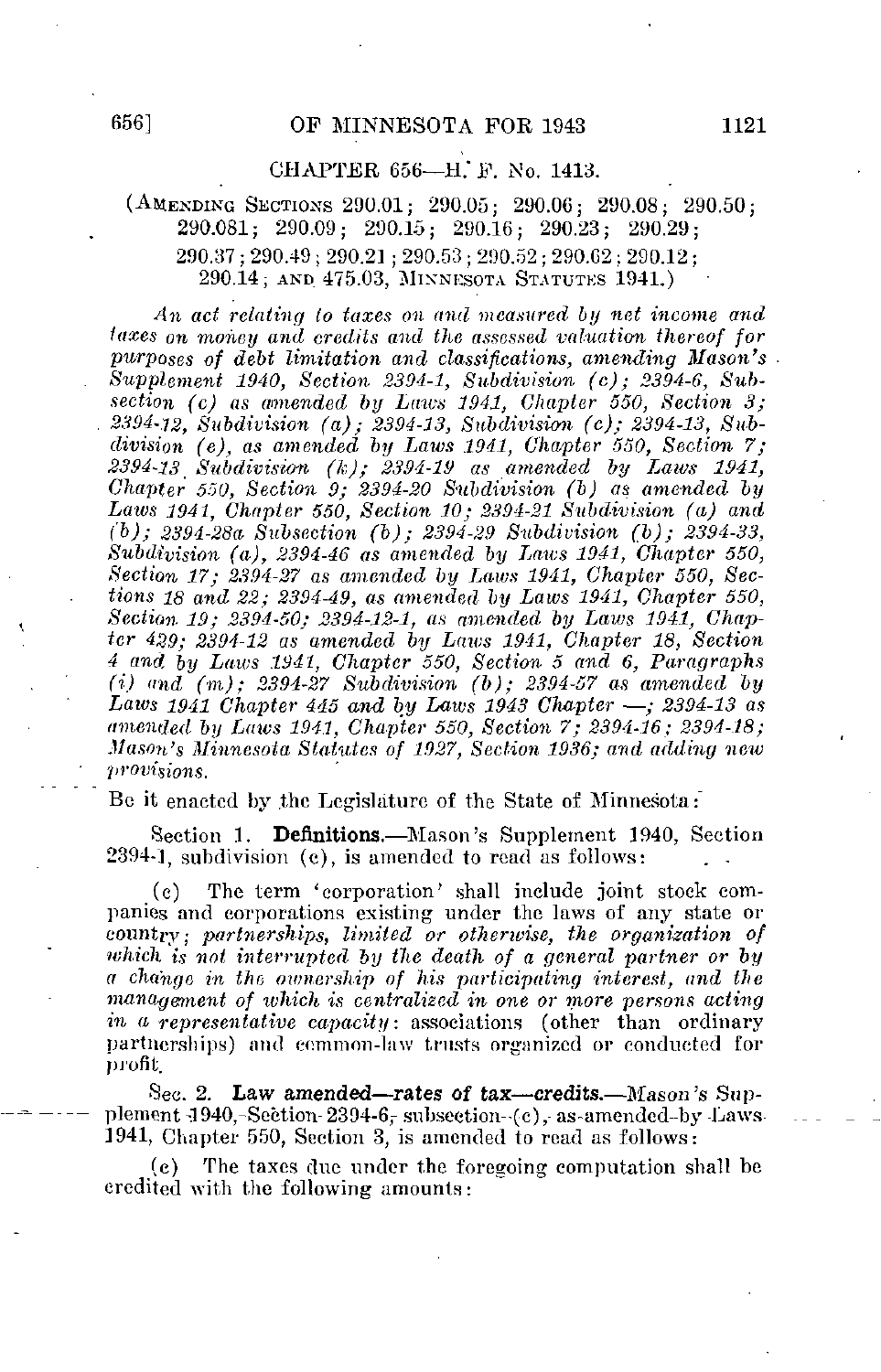1. In the case of an unmarried individual, and, except as provided in paragraph 6, in the case of the estate of a decedent, \$10.00, and in the case of a trust, \$5.00.

2. In the case of a married individual, living with husband -or wife, and in the case of a head of a household, \$30.00. If such husband and wife make separate returns the personal exemption may be taken by either or divided between them.

3. In the case of an individual, '\$10.00 for each person (other than husband or wife) dependent upon and receiving his chief support from the taxpayer. One taxpayer only shall he allowed this credit with respect to any given dependent. A payment to a divorced or separated wife which is includible under this act in the gross income of such wife, shall not be considered a payment by the husband for the support of any dependents. A husband who makes periodic payments to a divorced, separated or remarried wife, who is not a resident of this state shall be entitled to the same personal credit as provided in the preceding paragraph 2.

4. In the case of a corporation, an amount computed by applying to the tax a fraction equal to one-tenth of the average of the following ratios:

(a) The ratio of the fair value of tangible property,' real, personal and mixed, owned or used by the taxpayer in this state in connection with his trade or business during the taxable year to the total fair value of such property of the taxpayer owned or used by him in connection with the trade or business everywhere. Cash on hand or in bank, shares of stocks, notes, bonds, accounts receivable or other evidence of indebtedness, special privileges, franchises, good will or property the income of which is not taxable or is separately allocablc, shall not be considered tangible property nor included in the apportionment.

(b) The ratio of the total wages and salaries paid or incurred during the taxable year in this state to the total wages and salaries paid or incurred during the taxable year everywhere.

5. In the case of an insurance company, it shall receive a credit on the tax computed as above equal in amount to any taxes based on premiums paid by it during the period for which the tax under this act is imposed by virtue of any law.of this state, other than the surcharge on premiums imposed by Extra Session Laws of 1933, Chapter 53, as amended.

If the status of a taxpayer, insofar as it affects the credits allowed under paragraphs 1, 2 and 3 of this subsection (c) shall change during the taxable year, or if the taxpayer shall either be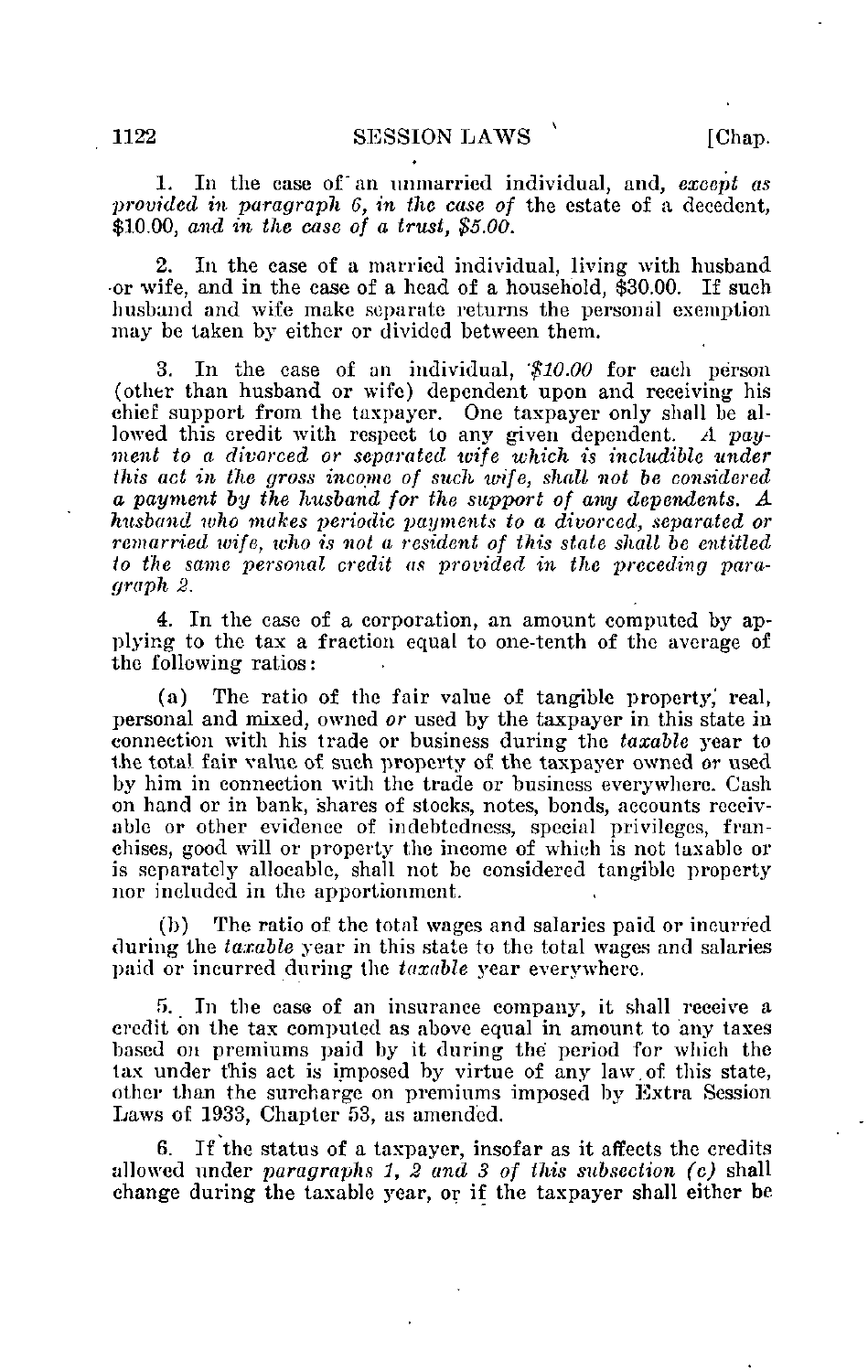come or cease to be a resident of the state during such taxable year, such credit shall be apportioned, in accordance with the number of months before and after such change. For the purpose of such apportionment, a fractional part of a month shall be disregarded unless more than one-naif of a month, in which case it shall be considered as a month. In case of death during a taxable year a credit shall be allowed to the decedent, in proportion to the number of months before his death, and to his estate, in proportion to the number of months after his death, and in any event a minimum credit of \$5.00 shall be allowed to the decedent and his estate, respectively.

7. In the case of a nonresident individual, credits under paragraphs 1, 2 and 3 of this subsection (c) shall be apportioned in the proportion of the gross income from sources in Minnesota to the gross income from all sources, and in any event a minimum credit of \$5.00 shall be allowed.

Sec. 3. Certain income from United States bonds may be treated as income.  $\_\mathit{Subdivision}$  1. In the case of obligations of the United States 'issued at a discount and redeemable for fixed amounts increasing at stated intervals, a corporate taxpayer may at its election treat such increase as income for any taxable year beginning after December 31, 1940, notivithstanding the fact that such taxpayer files its returns on the cash basis.

Subdivision 2. If at least 80 per cent of the total compensation for personal services covering  $\alpha$  period of 36 months or more is received or accrued in one taxable year by an individual or a partnership, the tax attributable to any part thereof which is included in the gross income of any individual shall not be greater than the aggregate of the taxes attributable to such part had it been included in the gross income of such individual ratably over that part of the period preceding the date of receipt or accrual. This provision shall be applicable to taxable years beginning after-December 31, 1940.

Subdivision 3. Income attributable to the recovery during the year of a, bad debt, on account of which, a deduction or credit was allowed for a prior taxable year, shall be included in gross income only to the extent that the deduction or credit resulted in a reduction of the tax imposed by this act for such prior'year.

Sec. 4. Certain alimony payments to be reported for taxation, —Subdivision 3, Periodic payments to a wife who is divorced or  $separated$  from her husband by decree of divorce or separate maintenance, received subsequent to such decree in discharge of, or attributable to property transferred in trust or otherwise in discharge of, a legal obligation imposed on the husband by such decree or by written instrument incident to such divorce or separa-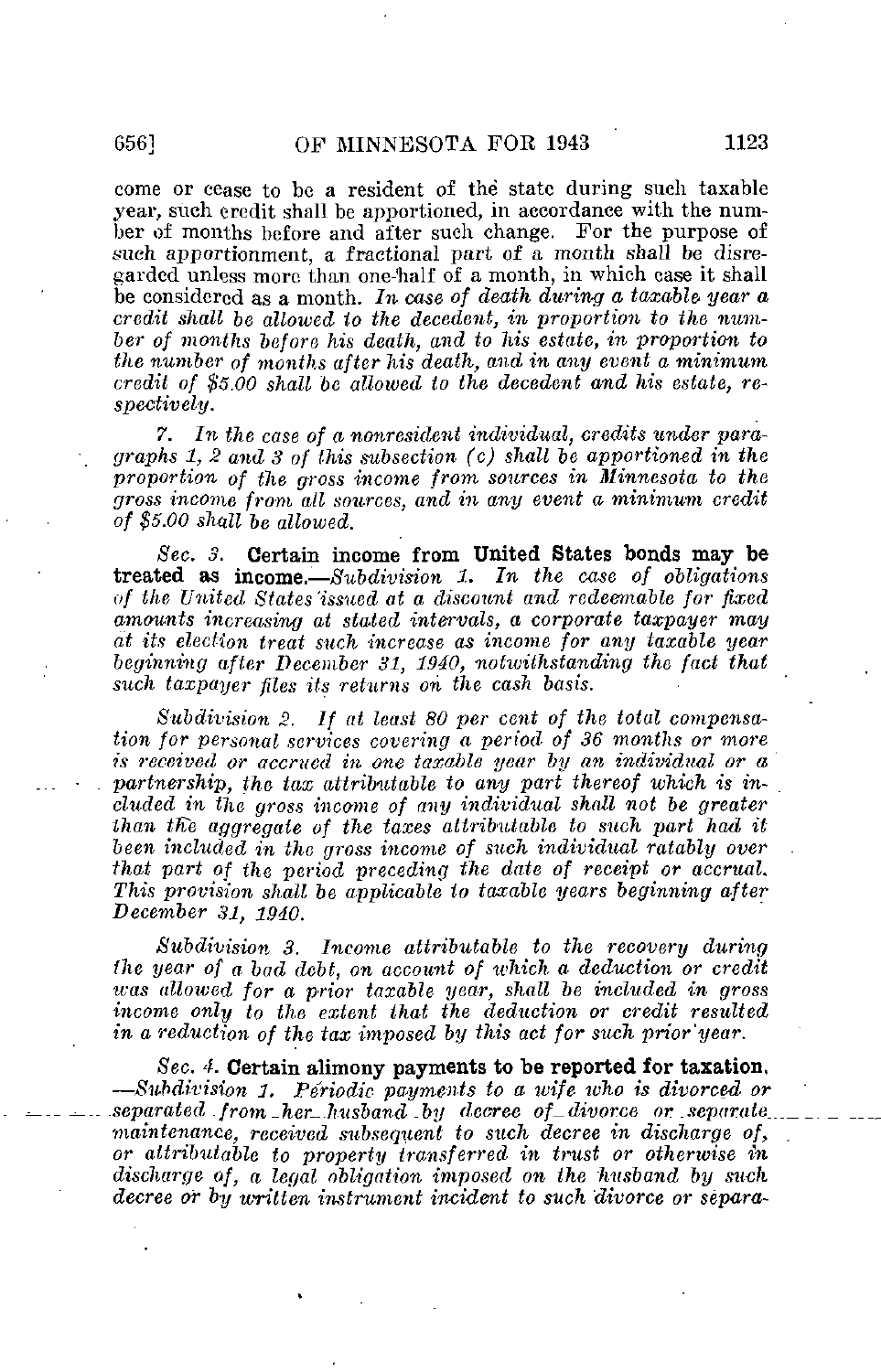tion, shall be included in the gross income of the wife if she is a resident of the State of Minnesota.

Subdivision 2. Amounts received by the wife who is a resident of the Slate of Minnesota from property transferred under the conditions set forth in subdivision 1 shall not be included in gross income of the husband, and amounts included in gross income of such wife shall be deductible from gross income of the husband except to the extent they are excluded from his gross income as provided in this subdivision.

Subdivision 3. This section shall not apply to that part of any periodic payment which is fixed by the decree or written instrument as payable for the support of minor children of the husband. To the extent of the amount so fixed, the entire amount of such payment, if less than the total amount payable, shall be considered as payable for the support of minor children.

Subdivision 4. Installment payments of lump sum obligations fixed in the decree or written instrument shall not be considered periodic payments under this section, unless the total amount is to be paid within a period ending more than 10 years from the date of the decree or instrument, and then only to the extent that installment payments received during the taxable year do not exceed 30 per cent of the total amount so fixed.

Subdivision 5. For purposes of this section the terms "wife" and "husband" shall include "former wife" and "former husband", respectively.

Sec. 5. Law amended.—Mason's Supplement 1940, Section 2394-12, subdivision (a), is amended to read as follows:

(a) **Exemptions from gross income.**—The value of property acquired by gift, devise, bequest or inheritance, but the income from such property shall be included in gross income; the income received under a gift, devise, bequest or inheritance of a right to receive income shall also be included in gross income. Amounts paid, credited, or to be distributed at intervals, under the terms of the gift, bequest, devise or inheritance, shall be included in gross income of the recipient to the extent paid, credited, or to be distributed, out of income.

Sec. 6. Law amended.—Mason's Supplement 1940, Section 2394-13, subdivision (c), is amended to read as follows:

(c) Deductions from gross income.—Taxes paid or accrued within the taxable year, except (a) income or franchise taxes imposed by this Act; and (b) taxes assessed against local benefits of a kind deemed in law to increase the value of the property as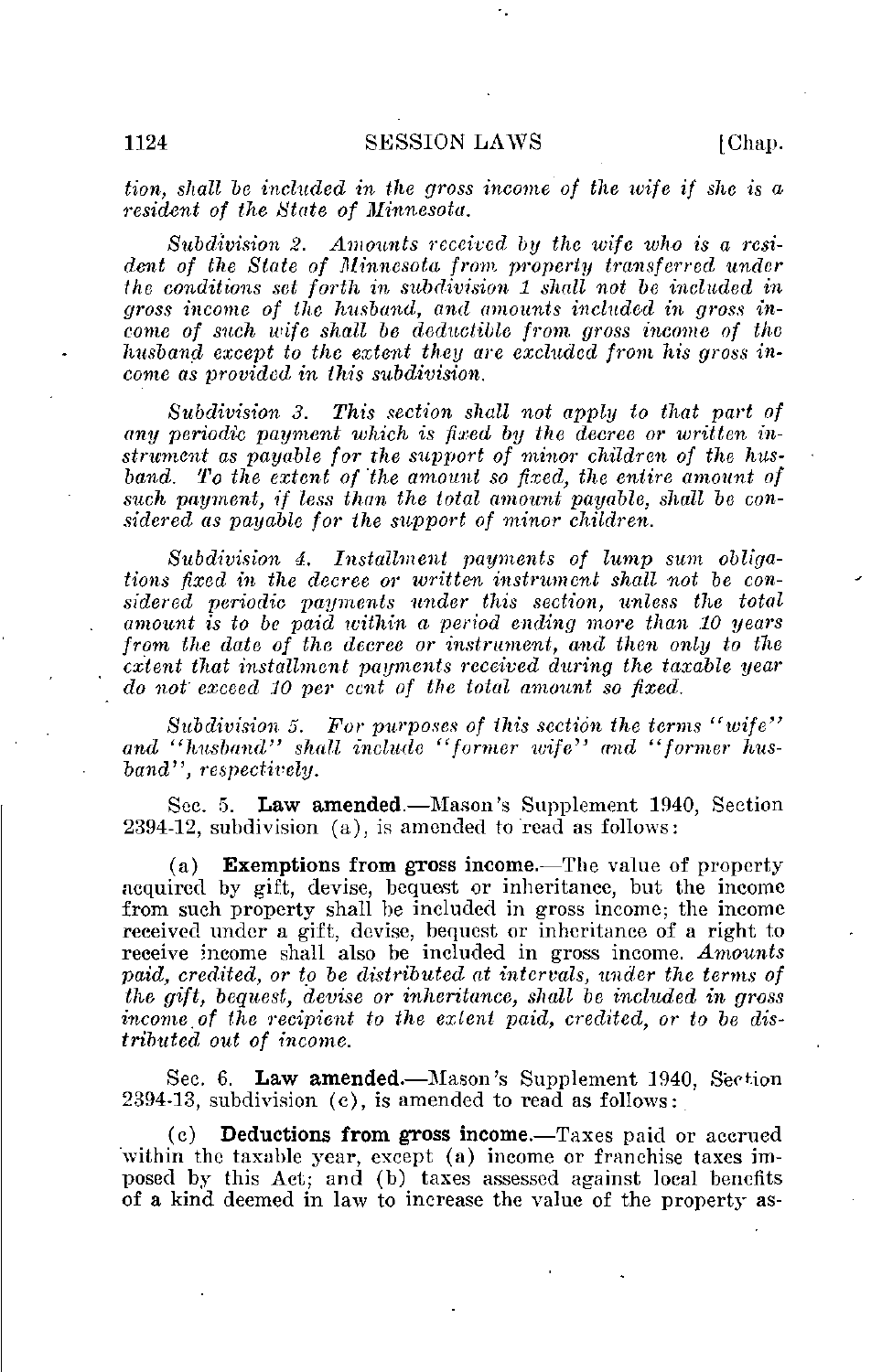sessed; and (c) inheritance,  $\frac{f}{dt}$  and estate taxes. Income taxes permitted to be deducted hereundcr shall, regardless of the methods of accounting employed, be deductible only in the taxable year in which paid. Taxes imposed upon a shareholder's interest in a corporation which are paid by the corporation without reimbursement from the shareholder shall be deductible only by such corporation.

Sec. 7. Law amended.—Mason's Supplement 1940, Section 2394-13, subdivision (e), as amended by Laws 1941, Chapter 550, Section 7, is amended to read as follows:

(e) Deductions from gross, income.—Debts which become during the taxable year, provided, that the taxpayer may in the alternative deduct a reasonable addition to a reserve for bad debts; provided further, that the commissioner may allow a bad debt to be deducted or charged, off in part.

Sec. 8. Law amended.—Mason's Supplement 1940, Section 2394-13, subdivision (k), is amended to read as follows:

 $(k)$  **Deductions from gross income.**—Payments for  $ex$ penses for hospital, nursing, medical, surgical, dental and other healing services and for drugs and medical supplies incurred by the taxpayer on account of sickness or personal injury to himself or his dependents. Hotel and traveling expenses shall not be deductible under the provisions of this subdivision.

Sec. 9. Law amended.—Mason's Supplement 1940, Section 2394-19, as amended by Laws 1941, Chapter 550, Section 9, is amended to read as follows:

.2394-19. Basis for determining gain or loss from disposition of property acquired before January 1, 1933.—The basis for determining the gain from the sale or other disposition of property acquired before January 1, 1933, shall be the fair market value thereof on said date except that, if its cost to the taxpayer, adjusted as provided in Section 36 (b) for the period prior to January 1, 1933, (or, in the case of inventory property, its last inventory value) exceeds such value, the basis shall be such adjusted cost (or last inventory value). The basis for determining loss from the The basis for determining loss from the sale or other disposition of property acquired before January 1, 1933, shall be the cost to the taxpayer adjusted as provided in Section 16 (b) for the period prior to January 1, 1933. The basis prescribed by Section 18 for determining gain or loss with respect 1o property acquired by gift, by gift through an inter vivos transfer in trust, by devise, bequest, or inheritance, or by the estate of a decedent from such decedent, shall be deemed the cost of such property to the taxpayer for the purpose of this section.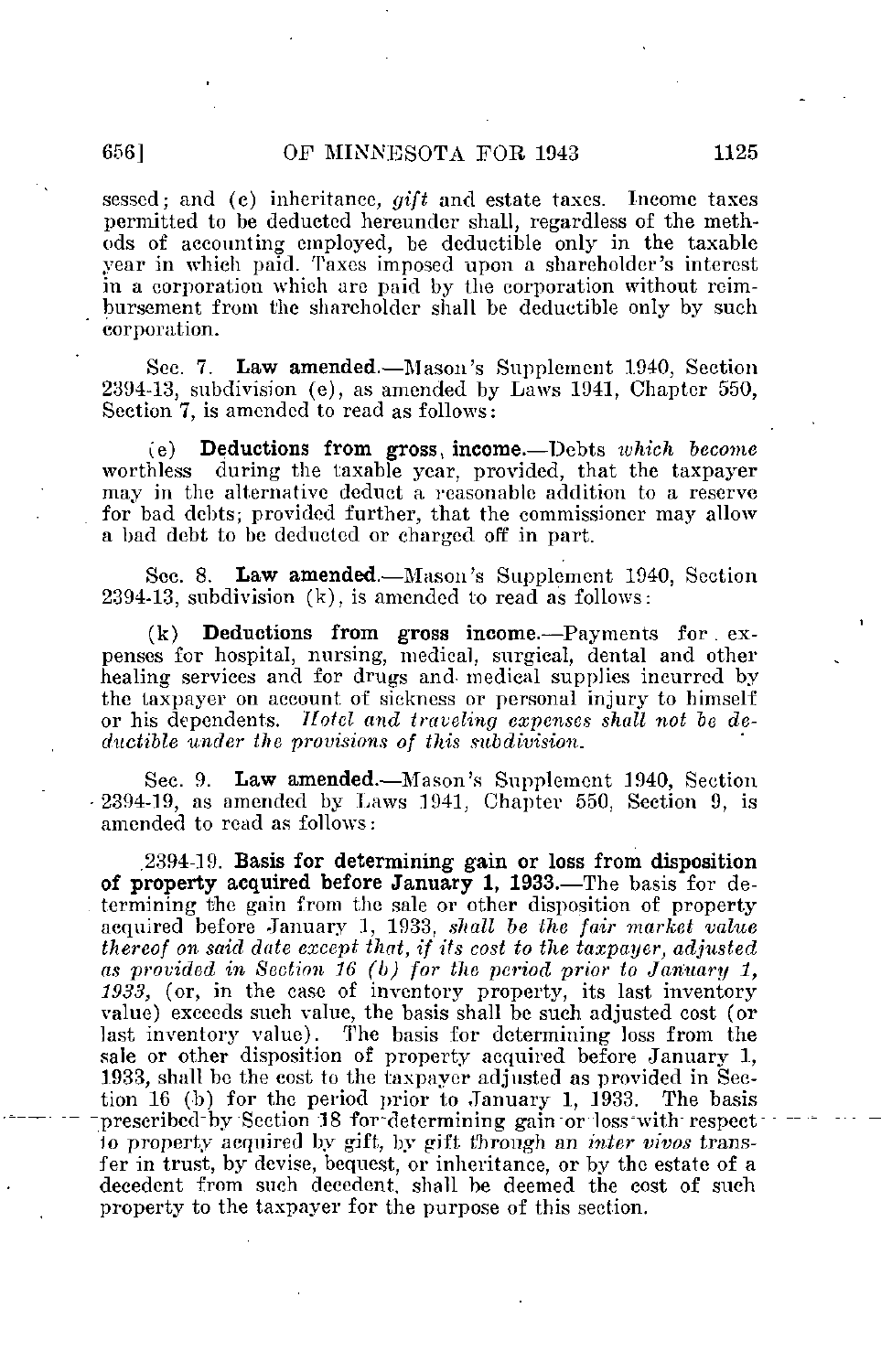Sec. 10. Law amended.—Mason's Supplement 1940, Section 2394-20, subdivision (b), as amended by Laws 1941, Chapter 550, Section 10, is amended to read as follows:

(b) Deductions.—Losses from sales or exchanges of capital assets shall be allowed only to the extent of \$2,000 plus the gains from such sales or exchanges. For this purpose the term 'capital assets' shall mean property held by the taxpayer (whether or not connected with his trade or business), but does not include stock in trade of the taxpayer or other property of a kind which would p'roperly be included in the inventory of the taxpayer if on hand at the close of the taxable year, or property held by the taxpayer primarily for sale to customers in the ordinary course of his trade or business, or property, used in the trade or business, of a character which is subject to the allowance for depreciation provided in Section 13 (f) or amortization allowance provided in Section 13 (1), or real property used in the trade or business of the taxpayer.

Sec. 11. Law amended.—Mason's Supplement 1940, Section 2394-21, subdivisions (a) and (b) are hereby amended to read as follows:

(a) Definitions.—The term 'dividends' shall mean any distribution made by a corporation to its shareholders, whether in money or in other property, out of its accumulated earnings or profits or out of the earnings or profits of the taxable year (computed as of the dose of the taxable year without diminution by reason of any distributions made during the taxable year), without regard to the amount of the earnings and profits at the time the distribution was made. Dividends paid in property other than cash shall be included in the recipient's income at the fair market value of such property on the date the action ordering their distribution was taken, or if no such action was taken, on the date of the actual payment or credit thereof to the shareholder.

(b) For the purposes of this section every distribution is made out of earnings or profits to the extent thereof, and from the most recently accumulated earnings or profits. If a distribution (other than a distribution in liquidation) is made by a corporation that is not out of such earnings or profits, the distributee may receive the same free from tax until the amount thereof equals the loss or gain basis applicable to the stock in respect of which it is received, but amounts received in excess thereof shall be treated as income for the taxable year when received by him; amounts received tax-free hereunder shall be applied to reduce the loss or gain basis applicable to the stock in respect of which received whenever such stock is sold or otherwise disposed of.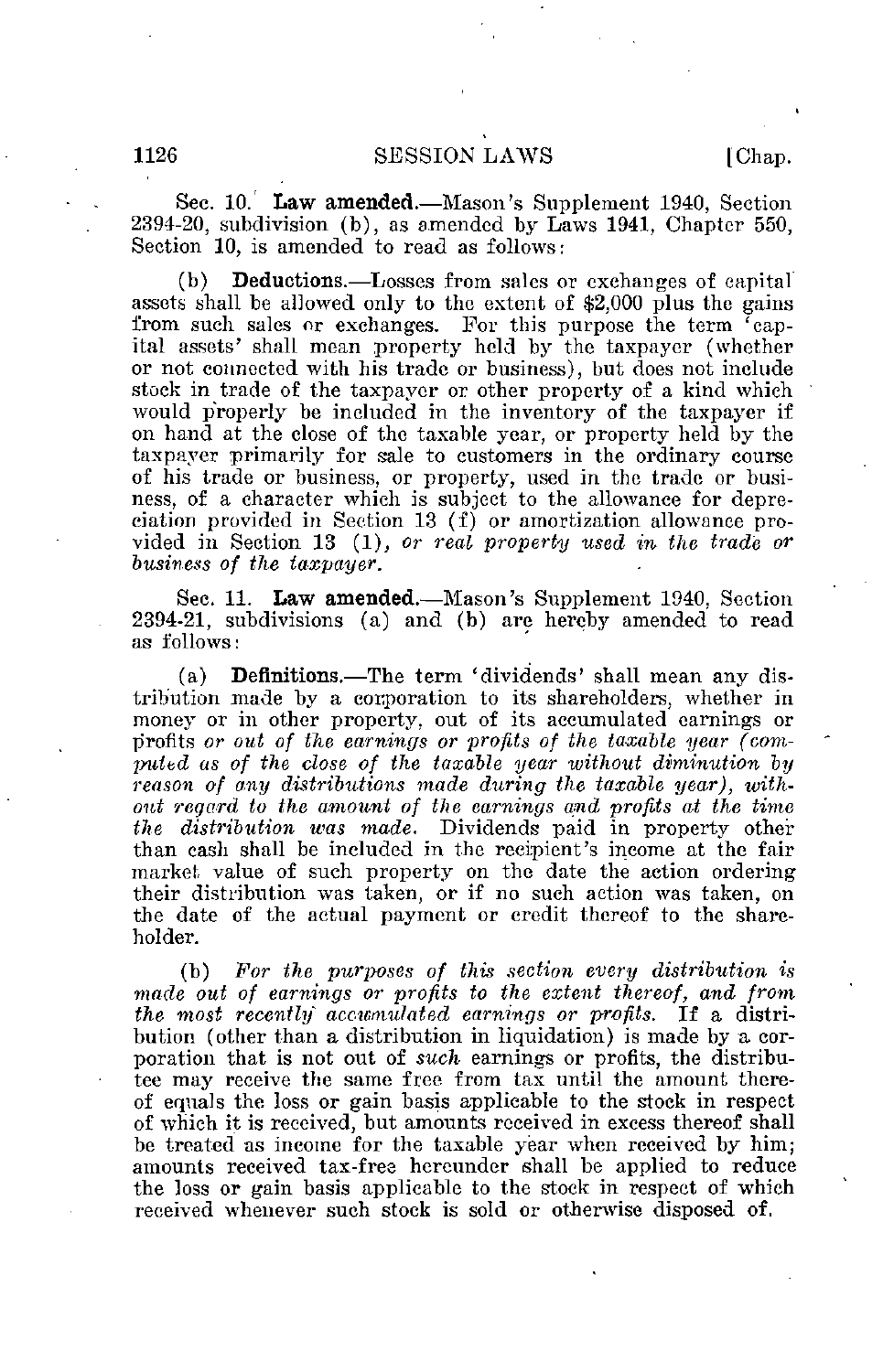Sec. 32. Law amended.—Mason's Supplement 1940, Section 2394-28a, subsection (b), is amended to read as follows:

(b) Estates or trusts—computation—credits—deductions. —There shall be allowed as an additional deduction in computing the net income of the estate or trust, the amount of the income of the estate or trust for its taxable year which is to be distributed currently by the fiduciary to the beneficiaries, and the amount of the income collected by a guardian of an infant which is to be held or distributed as the court may direct, but the amount so allowed as a deduction shall be included in computing the net income of the beneficiaries subject to taxation under this act whether distributed to them or not. As used in this subsection 'income which is to be distributed currently' includes income of the estate or trust which, within the taxable year, becomes payable to the beneficiary. Any amount allowed as a deduction under this paragraph shall not be allowed as a deduction under sub-section (e) of this section in the same or any succeeding taxable year.

Sec. 13. Law amended.—Mason's Supplement 1940, Section 2394-29, subdivision (b) is amended to read as follows:

(b) Transferees and fiduciaries.—The period of limitation for assessment and collection of any such liability of the transferee or fiduciary shall be as follows:

(1) .In the case of the liability of an initial transferee of the property of the taxpayer, the tax may be assessed within one year after the expiration of the period of limitation, for assessment against the taxpayer, and may be collected by action brought within one year after the expiration of the period of limitation for the  $commen cement$  of an action against the taxpayer.

(2) In the case of the liability of the transferee of a transferee of the property of the taxpayer, the tax may be assessed within one year after the expiration of the period of limitation for assessment against the preceding transferee, but only if within three and one-half years after the expiration of the period of limitation for assessment against the taxpayers and- may be collected by action brought within one year after the expiration of the period of limitation for the commencement of an action against the preceding transferee, but only if within four years after the expiration of the period of limitation for bringing an action against the taxpayer; except\_that\_if before the expiration of the period of limitation for 'the assessment of the liability of the transferee, a court proceeding for the collection of the tax or liability in respect thereof has been begun against the taxpayer or last preceding transferee, respectively, then the period of limitation for assess-

>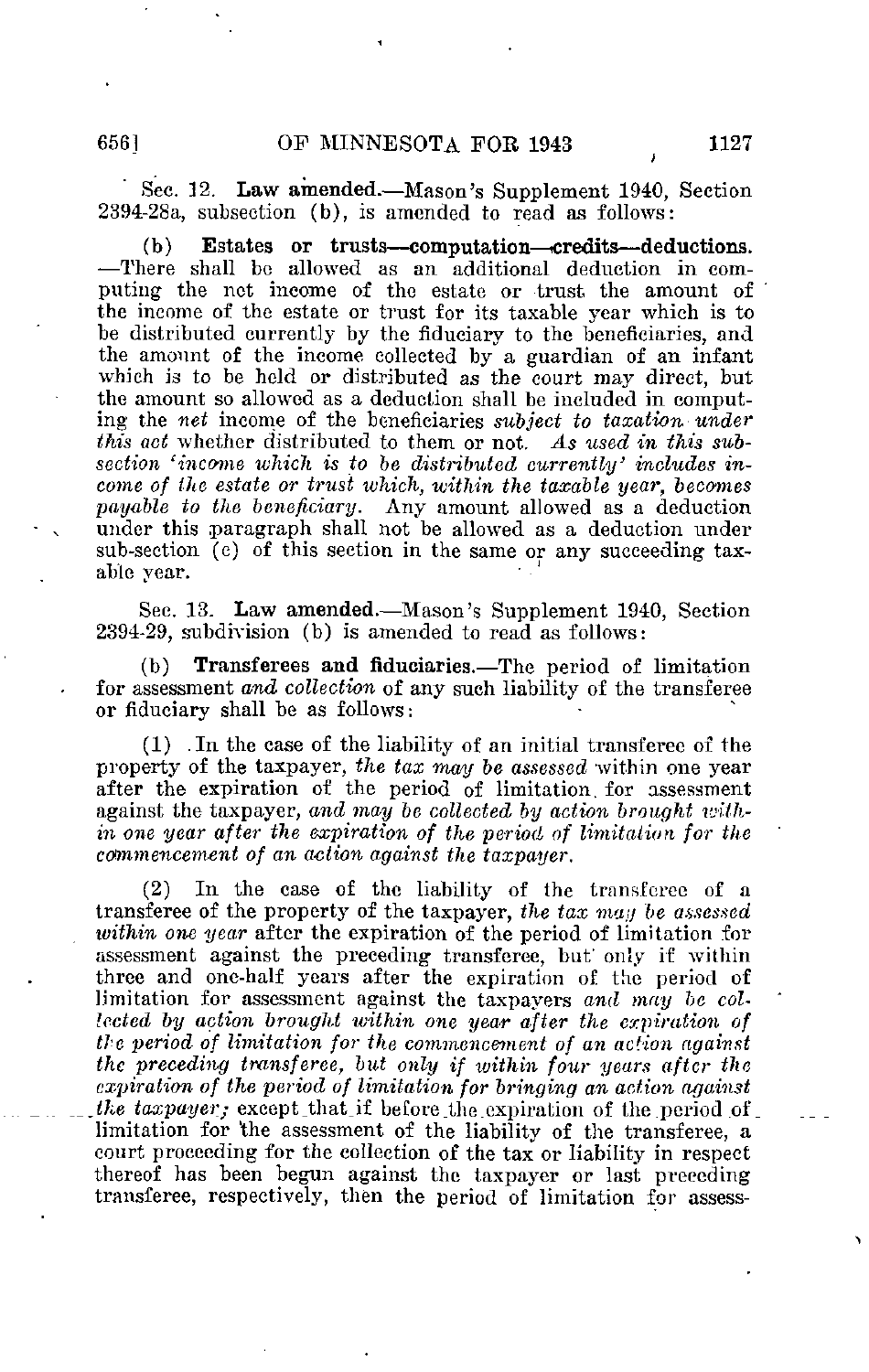### 1128 SESSION LAWS . [Chap.

ment of the liability of the transferee shall expire one year after the return of execution in the court proceeding, and the period of limitation for collection by action shall expire one year after the said liability is assessed.

(3) In the case of the liability of a fiduciary, the tax may be assessed not later than one year after the liability arises or not later than the expiration of the period for collection of the tax in respect of which such liability arises, whichever is the later, and may be collected by action brought within one year after assessment.

Sec. 14. Law amended.—Mason's Supplement 1940, Section 2394-33, is amended to read as follows:

2394-33. Who shall make returns.—Subdivision 1. The following persons shall make a return which shall contain or be verified by a written declaration that it is made under the penalties of criminal liability for wilftdly making a false return, for each taxable year, or fractional part thereof where permitted or required by law:

(a) Individuals with respect to their own taxable net income if that exceeds an amount on which a tax at the rates'herein'provided would exceed the specified credit allowed, or if their gross income exceeds \$5000.

Subdivision 2. The following persons shall make a return under oath for each taxable year, or a fractional part thereof where permitted or required by law:

(a) The executor or administrator of the estate of a decedent with respect to the taxable net income of such decedent for that part of the taxable year during which he was alive, if such taxable net income exceeds an amount on which a tax at the rates herein provided would exceed the specific credit allowed, or if such decedent's gross income for the aforesaid period exceeds \$1000.

(b) The executor or administrator of the estate of a decedent with respect to the taxable net income of such estate if that exceeds an amount on which a tax at the rates herein provided would exceed the specific credit allowed, or if such estate's gross income exceeds \$1000.

(c) The trustee or other fiduciary of property held in trust with respect to the taxable net income of such trust if that exceeds an amount on which a tax at the rates herein provided would exceed the specific credit allowed, or if the gross income of such trust exceeds \$1000, if, in either case such trust belongs to the class of taxable persons.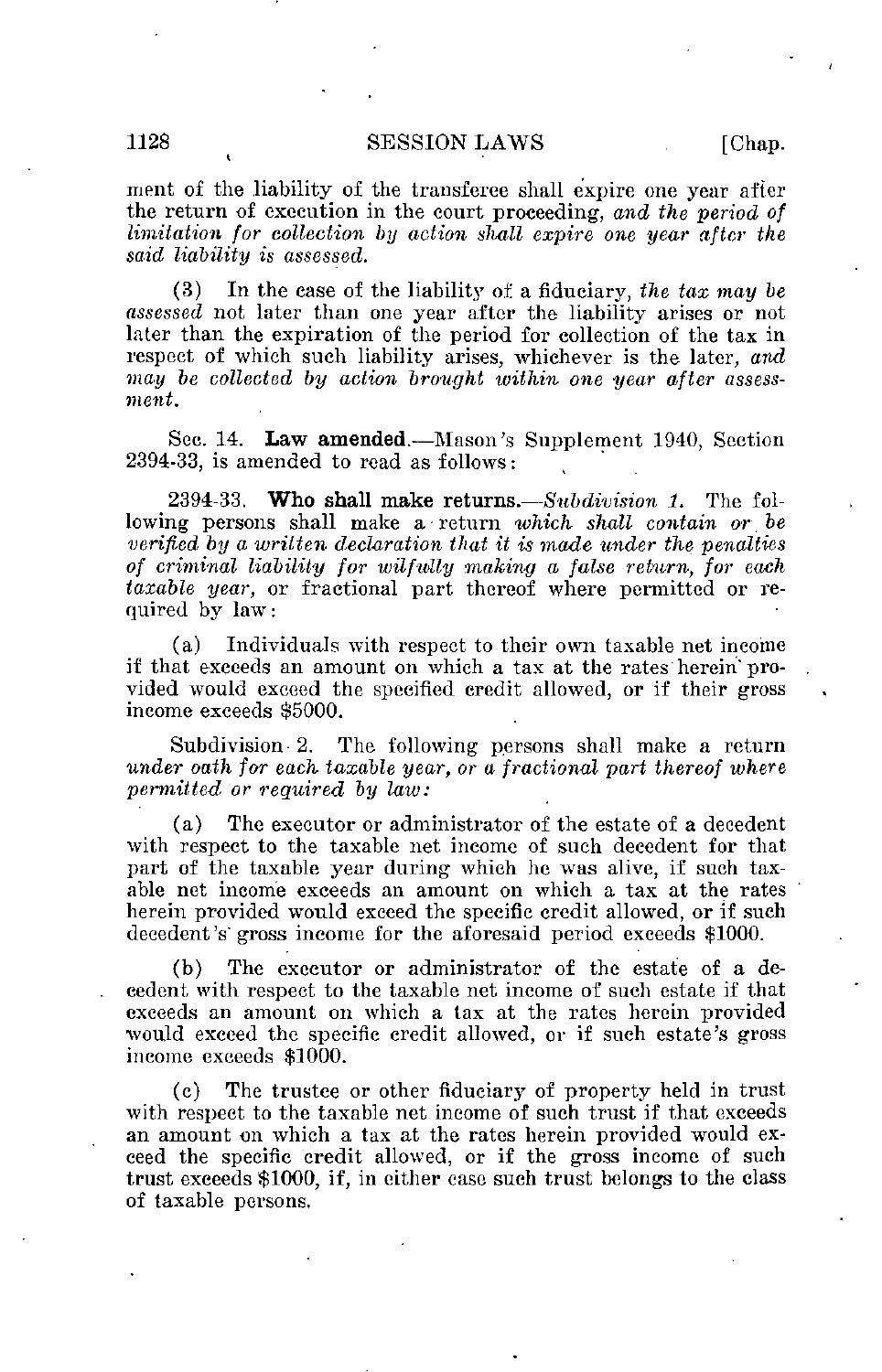(d) The guardian of an infant or other incompetent person with respect to such infant's or other person's taxable net income if that exceeds an amount on which a tax at the rates herein provided would exceed the specific credit allowed, or if their gross income exceeds \$1000.

(e) Every corporation with respect to its taxable net income if in excess of \$1000, or if its gross income exceeds \$5000. The return in this case shall he sworn to by the president, vicepresident or other principal officer, and by the treasurer or assistant treasurer.

(f) The receivers, trustees in bankruptcy, or assignees operating the business or property of a taxpayer with respect to the taxable net income of such taxpayer if that exceeds an amount on which a tax at the rates herein provided would exceed the specific credit allowed (or, if the taxpayer is a corporation, if the 30 taxable net income exceeds \$1000), or if such taxpayer's gross income exceeds \$5000.

Sec. 15. Law amended.—Mason's Supplement 1940, Section 2304-46, as amended by Laws 1941, Chapter 550, Section 17, is amended to read as follows:

2394-46. Assessment of  $\text{tax}$ —(a) The amount of taxes assessable with respect to all taxable years ending after January 1, 1937, shall be assessed within three and one-half years after the return is filed. Such taxes shall be deemed to have been assessed within the meaning of this section whenever the commissioner shall have determined the taxable net income of the taxpayer and computed and recorded the amount of tax with respect thereto, and if the amount is found to be in excess of that originally declared on the return, whenever the commissioner shall have prepared a notice of tax assessment and mailed the same to the taxpayer. The notice of tax assessment shall be sent by registered mail to the post office address given in the return, and the record of such mailing shall be presumptive evidence of the giving of such notice, and such records shall be preserved by the commissioner.

(b) In the case of income received during the lifetime of a decedent, or by his estate during the period of administration, or by a corporation, the tax shall be assessed within 18 months, and any proceeding in court for the collection of such tax shall be begun within two years after written request for such assessment (filed after the return-is made) by the -executor, administrator, or other fiduciary representing the estate of such decedent, or by the corporation, but no assessment shall be made after the expiration of three and one-half years after the return was filed, and no action shall be brought after the expiration of four years after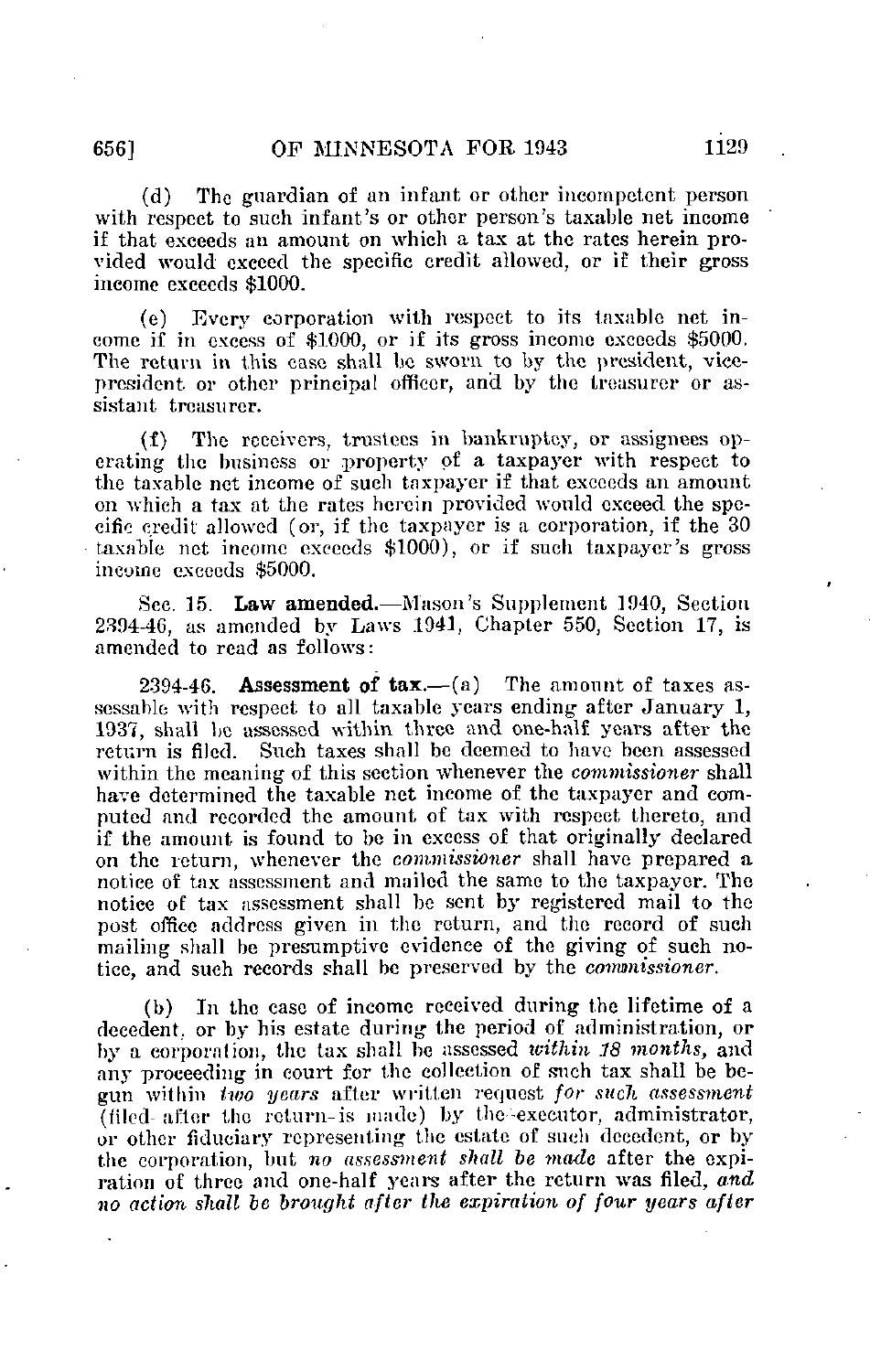### 1130 SESSION-LAWS [Chap.

the return was fled. This subsection (b) shall not apply in the case of a corporation unless

(1) Such written request notifies the commissioner that the corporation contemplates dissolution at or before the expiration of such 18 months' period; and

(2) The dissolution is in good faith begun before the expiration of such 38 months' period; and

(3) The dissolution ' is completed.

(c) If the taxpayer omits from gross income an amount properly *includible* therein which is in excess of 25 per centum of the amount of gross income stated in the return, the tax may be assessed, or a proceeding in court for the collection of such tax may be begun at any time within five years after the return •was filed.

(d) If the taxpayer omits from gross income an amount properly includible therein under Section 21 (d) as an amount distributed in liquidation of a corporation, the tax may be assessed, or a proceeding in court for the collection of such tax may be begun at any time within 4 four years after the return was filed.

(e) For the purposes of this section and of Mason's Supplement 1940, Section 2394-47, as amended, a return filed before the last day prescribed by law for filing there of shall be considered as filed on such last day.

(f) In the case of a false or fraudulent return with intent to evade tax or of a failure to file a return the tax may be assessed, or a proceeding in court for the collection of such tax may be begun at any time.

 $(g)$  Where the assessment of any tax is hereafter made within the period of limitation properly applicable thereto, such tax may be collected by a proceeding in court, but only if begun

(1) within four years after the return was filed, or

(2) within six months after the expiration of the period agreed upon by the commissioner and the taxpayer, pursuant to the provisions of subsection (h) hereof, or

(3) witliin two months after final disposition of any appeal from the order of assessment.

(h) In the case of a corporation, if before the expiration of the time prescribed by subsection (a) hereof for the assessment of the tax, and if the commissioner has effected an examination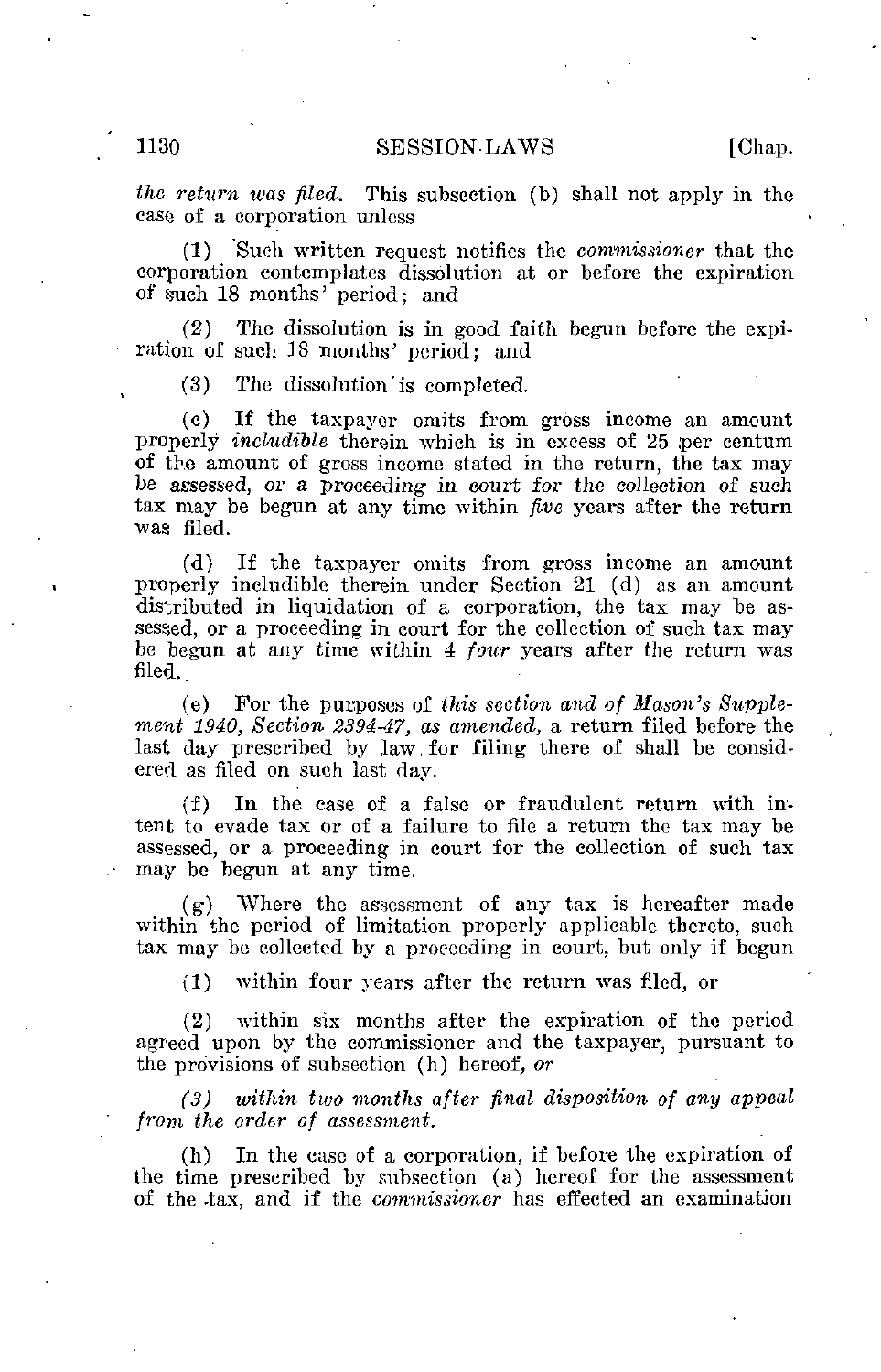of the taxpayer's return and supporting books and records, and has prepared a proposed redetermination of the tax liability and mailed a copy of its proposed redetermination to the taxpayer and has afforded the taxpayer an opportunity to appear before him and duly protest such redetermination, and if the commissioner and the taxpayer are unable to agree upon the correct tax liability because of a disagreement as to a material fact or point of law, then before the expiration of the time prescribed by subsection (a) hereof for the assessment of the tax, the commissioner and the taxpayer may consent in writing to the assessment of the tax, and the tax not exceeding the amount of the proposed redetermination herein provided for. may be assessed at any time prior to the expiration of the time agreed upon.

Sec. 16. Law amended.—Mason's Supplement 1940, Section 2394-47, as amended by Laws 1041, Chapter 550, Sections 18 and 22 arc amended to read as follows:

2394-47. Refundment of overpayment. $-(a)$  A taxpayer who has paid, voluntarily or otherwise, or from whom there has been collected (other than by the methods provided for in subdivisions (a) and (e) of Section 45) an amount of tax for any year in excess of the amount legally due for that year, may file with the commissioner a claim for a refund of such excess. No such claim shall be entertained unless filed within two years after such tax was paid or collected, or within three and one-half years from the filing of the return, whichever period is the longer; except that if the claim relates to an overpayment on account of failure to deduct a loss due to a bad debt or to a security becoming worthless, the period shall be seven years from the date the $\cdot$ . return was filed, and in such case the refund shall be limited to the amount of such overpayment; but no claim for any year ending prior to Jamiary 1, 1939, shall be allowed, unless (1) the deduction was claimed by the taxpayer with respect to a subsequent year, and disallowed by the commissioner of taxation prior to January 1, 1943, and  $(2)$  the claim is filed before December 1. 1943. If the claim is not filed within 3 $1/2$  years after the return is filed, or, to the extent that it refers to bad debt or tuorthless stock losses, within 7 years after the return is filed, the refund shall not exceed the amount paid within two years prior to the filing of the claim. Upon the filing of a claim the commission. er shall examine the same and shall make and file written findings thereon denying or allowing the claim in whole or in part and shall mail a notice thereof by registered mail to the taxpayer at the address stated upon the return. Jf such claim is allowed in whole or in part, the commissioner shall issue his certificate for the refimdment of the excess paid by the taxpayer, with interest at the rate of three per cent per annum computed from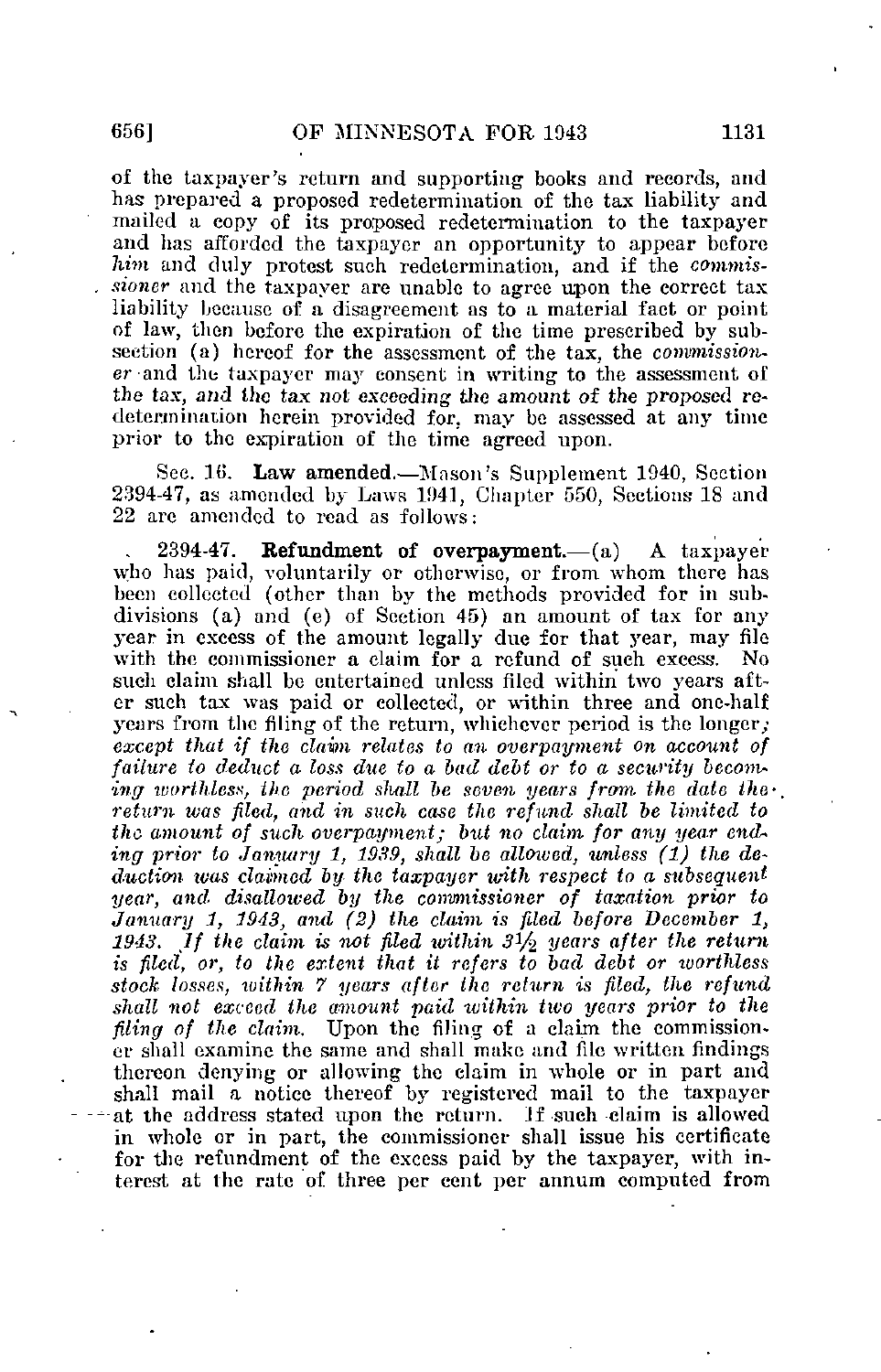the date of the payment or collection of the tax until the date the refund is paid to the taxpayer, and the state auditor shall cause such refund to be paid out of the proceeds of the taxes imposed by this act, as other state moneys are expended. So much of the proceeds of such taxes as may be necessary are hereby appropriated for that purpose.

(b) If the claim is denied in whole or in part, the taxpayer may commence an action against the commissioner to recover any overpayments of taxes claimed to be refundable but for which the commissioner has issued no certificate of refundmcnt. Such action may be brought in the district court of the district in which lies the county of his residence or principal place of business or if an estate or trust, of the principal place of its administration, or in the district court for Ramsey County. Such action may be commenced after the expiration of six months after the claim is filed if the commissioner has not then taken final action thereon, and shall be commenced within 18 months after the notice of the order denying the claim. If the commissioner has not acted within two years after the claim is filed it shall be considered denied.

(c) Either party to said action may appeal to the supreme court as in other cases.

Sec. 17. Law amended.—Mason's Supplement 1940, Section 2394-49, as amended by Laws 1941, Chapter 550, Section 19, is amended to read as follows:

2394-49. **Penalties.**—(a) If any tax imposed by this act, or any portion thereof, is not paid within the time herein specified for the payment thereof, or within 30 days after final determination of an appeal to the Hoard of Tax Appeals relating thereto, there shall be added thereto a specific penalty equal to five per eentum of the amount so remaining unpaid. Such penalty shall be collected as part of said tax, and the amount of said tax not timely paid, together with said penalty shall bear interest at the rate of six per cent per annum from the time such tax should have been paid until paid. Interest accruing upon the tax due as disclosed by the return or upon the amount determined as a deficiency from the date prescribed for the payment of the tax (if the tax is paid in installments, from the date prescribed for the payments of the first installment) shall be added to the tax and be collected as a part thereof. Where an extension of time for payment has been granted under Section 42(b) interest shall be paid at the rate of six per cent per annum from the date when such payment should have been made if no extension had been granted, until such tax is paid. If payment is not made at the expiration of the extended period the penalties provided in this section shall apply.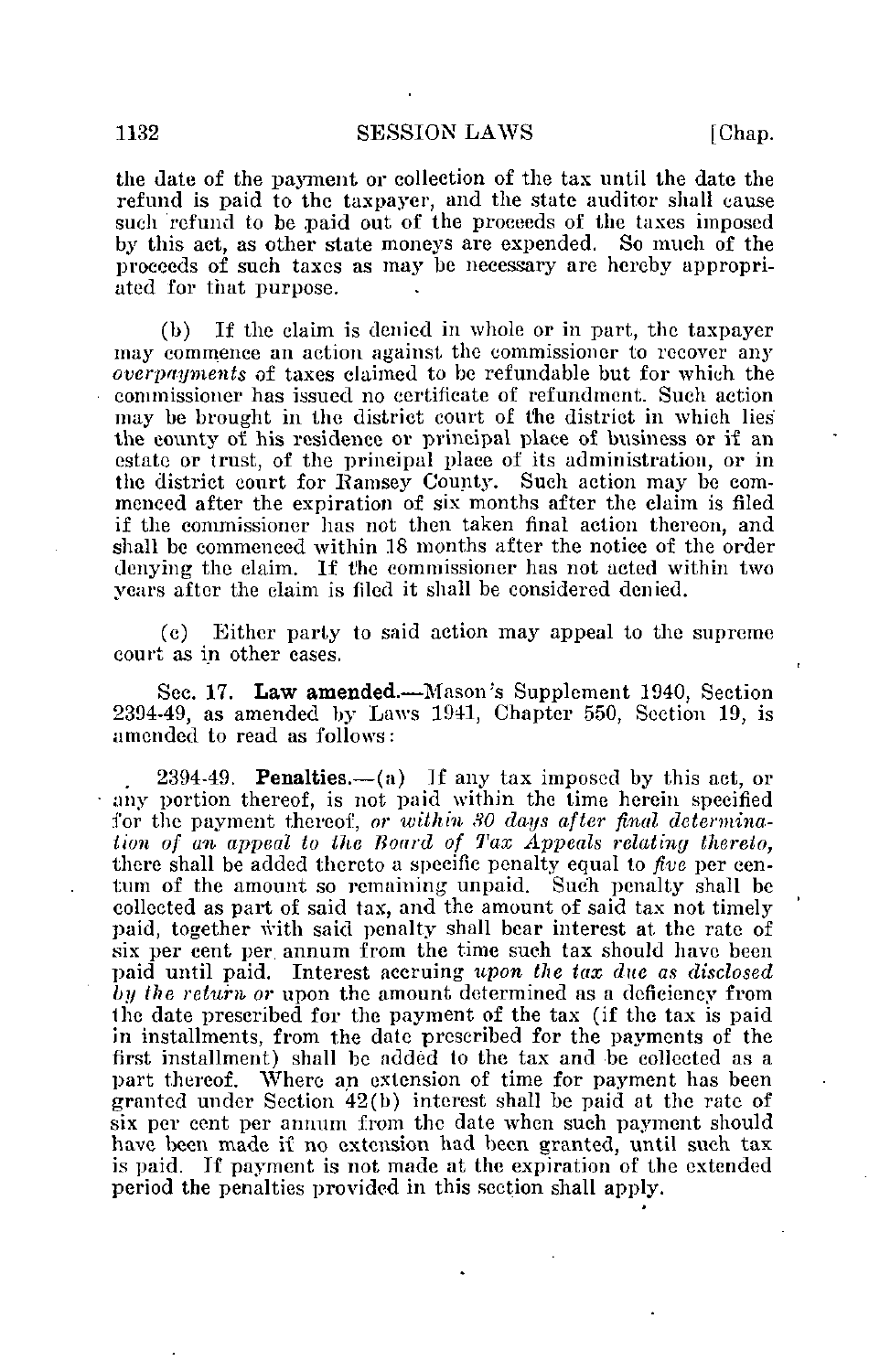(b) If any person, with intent to evade the tax imposed by this act, shall fail to file any return required by this act, or shall with such intent file a false or fraudulent return, there shall also be. imposed on him as a penalty an amount equal to fifty per centum of any tax (less any amounts paid by him on the basis of such false or fraudulent return) found due from him for the period to which such return related. The penalty imposed by this subdivision shall be collected as part of the tax, and shall be in addition to any other  $penalties, civil$  and criminal, provided by this section.

(c) In addition to the penalties hereinbefore prescribed, any person who wilfully fails to make a return or wilfully makes a false return, with an intent to evade the tax, or a part thereof, imposed by this act, shall be guilty of a felony. The term 'person' as used in this subsection includes any officer or employee of a corporation or a member or employee of a partnership who as such officer, member or employee is under a duty to perform the act in respect to which the violation occurs.

(d) All payments received shall be credited first to penalties, next to interest, and then to the tax due.

(e) The commissioner shall have power to abate penalties when in his opinion their enforcement would be unjust and inequitable. The exercise of this power shall be subject to the approval of the attorney general.

Sec. 18. Law amended.—Mason's Supplement 1940, Section 2394-50, is amended to read as follows:

"2394-50. Administration and enforcement.—The commissioner shall administer and enforce the assessment and collection of the taxes imposed by this act. He may, from time to time, make and publish such rules and regulations, in enforcing its provisions. He shall cause to be prepared blank forms for the returns required by this act, which shall include a simplified form for individual taxpayers having a gross income less than \$5,000, or a, gross income in excess of \$5,000 if it is derived solely from wages, salaries, dividends and interest, which statement may be verified by written declaration that it is made under the penalties of criminal liability for wilfully making a false return and which shall list gross income, deductions, net income, gross tax, personal credits and tax payable, provided, however, that detailed returns may subsequently be required of said persons by the commissioner. The commissioner shall distribute the same throughout this state and furnish them on application, but failure to receive or secure them shall not relieve any person or corporation from the obligation of making any return required of him or it under this act. The commissioner may prescribe rules and regulations governing the recognition of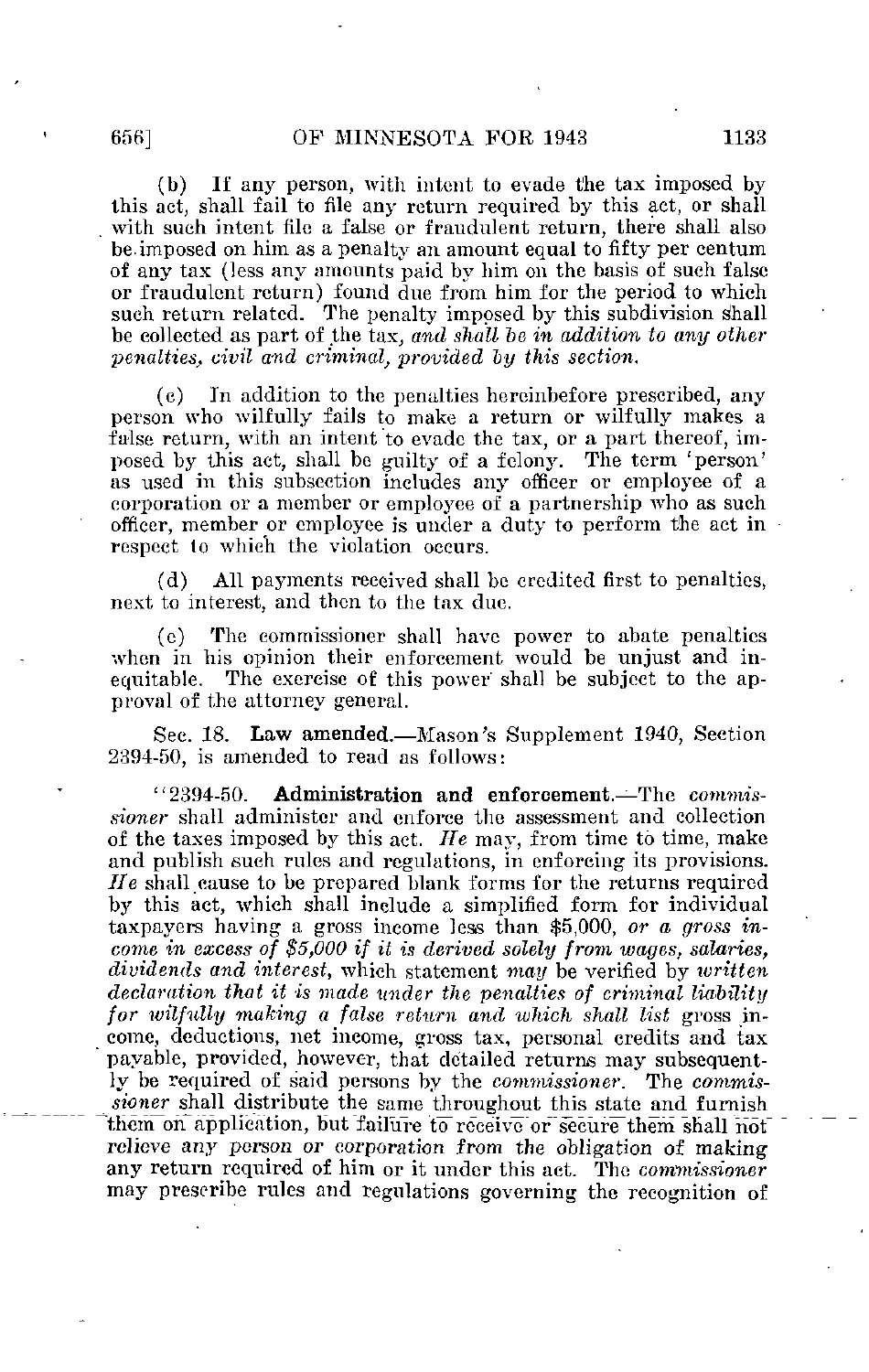### 1134 SESSION LAWS [Chap.

agents, attorneys, or other persons representing claimants before the commissioner, and may require of such persons, agents, and attorneys, before being recognized as representatives of claimants, that they shall show that they arc of good character and in good repute, possessed of the necessary qualifications to enable them to render such claimants valuable services, and otherwise competent to advise and assist such claimants in the presentation of their case. And such commissioner may, after due notice and opportunity for hearing, suspend and disbar from further practice before him, any such person, agent, or attorney, shown to be incompetent, disreputable, or who refuses to comply with the said rules and regulations, or who shall with intent to defraud, in any manner wilfully and knowingly deceive, mislead, or threaten any claimant or prospective claimant, by words, circular, letter, or by advertisement. This shall in no way curtail the rights of individuals to appear in their own behalf or partners or corporations' officers to appear in behalf of their respective partnerships or corporations.

Sec. 19. Law amended.—Subdivision 1. Mason's Supplement 1940, Section 2394-12-1, as amended by Laws 1941, Chapter 429, is amended to read as follows:

Sec. 12-1. What are included in income taxes.—The compensation received for services performed within this state by an individual who resides and has his place of abode and place to which he customarily returns at least once a month in another state, shall be excluded from gross income to the extent such compensation is subject to an income tax imposed by the state of his residence ; provided that such state allows a similar exclusion of compensation received by residents of Minnesota for services performed therein, or a credit against the tax imposed on the income of residents of this state substantially similar in effect.

Subdivision 2. This section shall apply to the taxable year 1942 and subsequent years.

• Sec. 20. Definitions.—Subdivision 1. The term "withholding agent" means any individual, fiduciary, corporation, association, or partnership, in whatever capacity acting, including all officers and employees of the state, or any political subdivision of the state, who is obligated to pay or has control of paying to any nonresident any salary, wages, bonuses, fees, commissions, or other compensation for personal services performed in this state.

Subdivision 2. Every withholding agent shall, except as hereinafter provided, deduct and withhold each month from the amount paid to any nonresident in the form of salary, wages,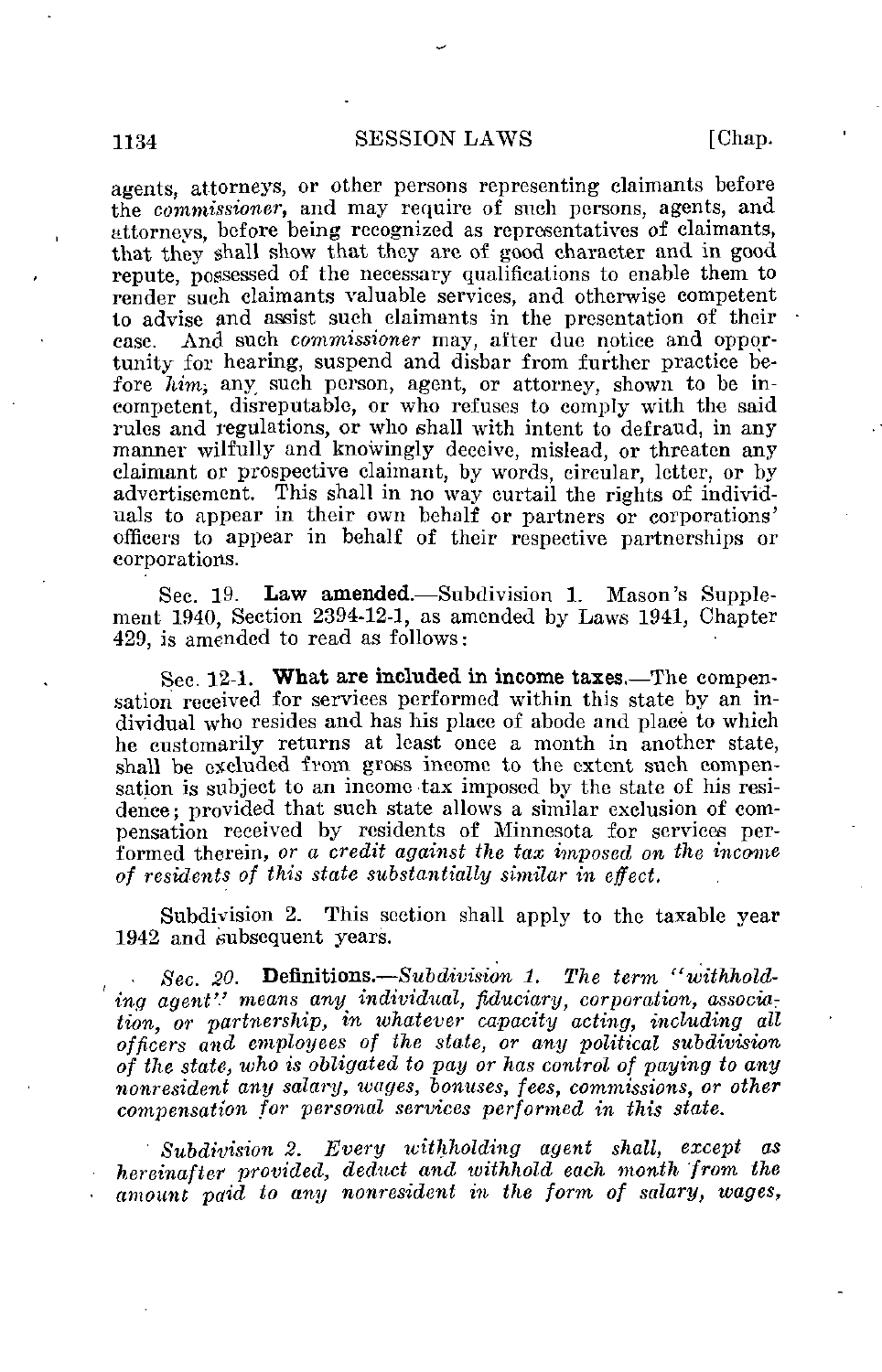## 6561 **OF MINNESOTA FOR 1943** 1135

bonuses, fees, commissions, or other compensation for personal services performed within this state the amounts shown in the following schedule:

|                                | $A \mathit{mount}$ |                    | Amount       |
|--------------------------------|--------------------|--------------------|--------------|
| Compensation paid              | to be              | Compensation paid  | to be        |
| during each month.             | with held          | during each month. | with held    |
| S<br>S 90<br>to<br>0           | S.<br>$-0-$        | \$250 to \$<br>275 | S<br>4.50    |
| 100<br>90-to                   | $.20\,$            | $275$ to<br>300    | 5.45         |
| 100.<br>to<br><i>110</i>       | -40                | 300 to<br>350      | 7.30         |
| <i>110</i><br><i>120</i><br>tο | .60                | 400<br>350 to      | 9.60         |
| 120<br>to<br>125               | .70                | 450<br>400 to      | <i>12.00</i> |
| 125<br><i>130</i><br>to        | .80                | 500<br>450 to      | 14.85        |
| 130<br><i>140</i><br>to        | .95                | 600<br>500 to      | 20.50        |
| 140 to<br>150                  | 1.15               | 600 to<br>700      | 26.90        |
| 150.<br>tо<br>175              | 1.60               | 800<br>700 to      | 33.50        |
| 175<br>200<br>tо               | 2.30               | 800 to<br>900      | 41.00        |
| 200<br>225<br>$t\circ$         | 3.00               | 1.000<br>900 to    | 48.50        |
| 225<br>250<br>to               | 3.70               | Over \$1,000       | <i>50.00</i> |

Subdivision 3. On or before the 15th day of January, April, July and October in each year, every withholding agent shall file with the commissioner of taxation a report, in such form as the commissioner may prescribe, accompanied by a remittance of all amounts withheld during the three month period ending on the last day of the month preceding the due date of the report, which amounts shall be deposited in a special fund described as "nonresident Income Tax Fund".

Subdivision 4. Upon the filing of an income tax return, as provided by law, by any nonresident from whose compensation an amount has been withheld as provided by this act, the commissioner shall determine the income tax due, and the penalty and interest if any, for the period covered by the return, and shall cause to be refunded from the Nonresident Income Tax Fund any amount withheld during said period in excess of the amount of the tax, penalty and interest. Interest upon such refund shall be computed from 90 days after the date the return is filed. The computed from  $90$  days after the date the return is filed. provisions of Mason's Supplement 1940, Sections 2394-43 and 2394-47, as amended by Laivs 1941, Chapter 550, Sections 18 and 22, relating to the refundment of income taxes, shall be applicable unless otherwise specifically provided by this act. If no return is filed ivithin one year after due date, no refund shall be made of any part of the amount withheld during the period for which  $the$  -return-should-have-been made......

Subdivision 5. If the commissioner determines that no income tax will be due on account of any compensation for services performed by a nonresident, he may authorize in writing the with-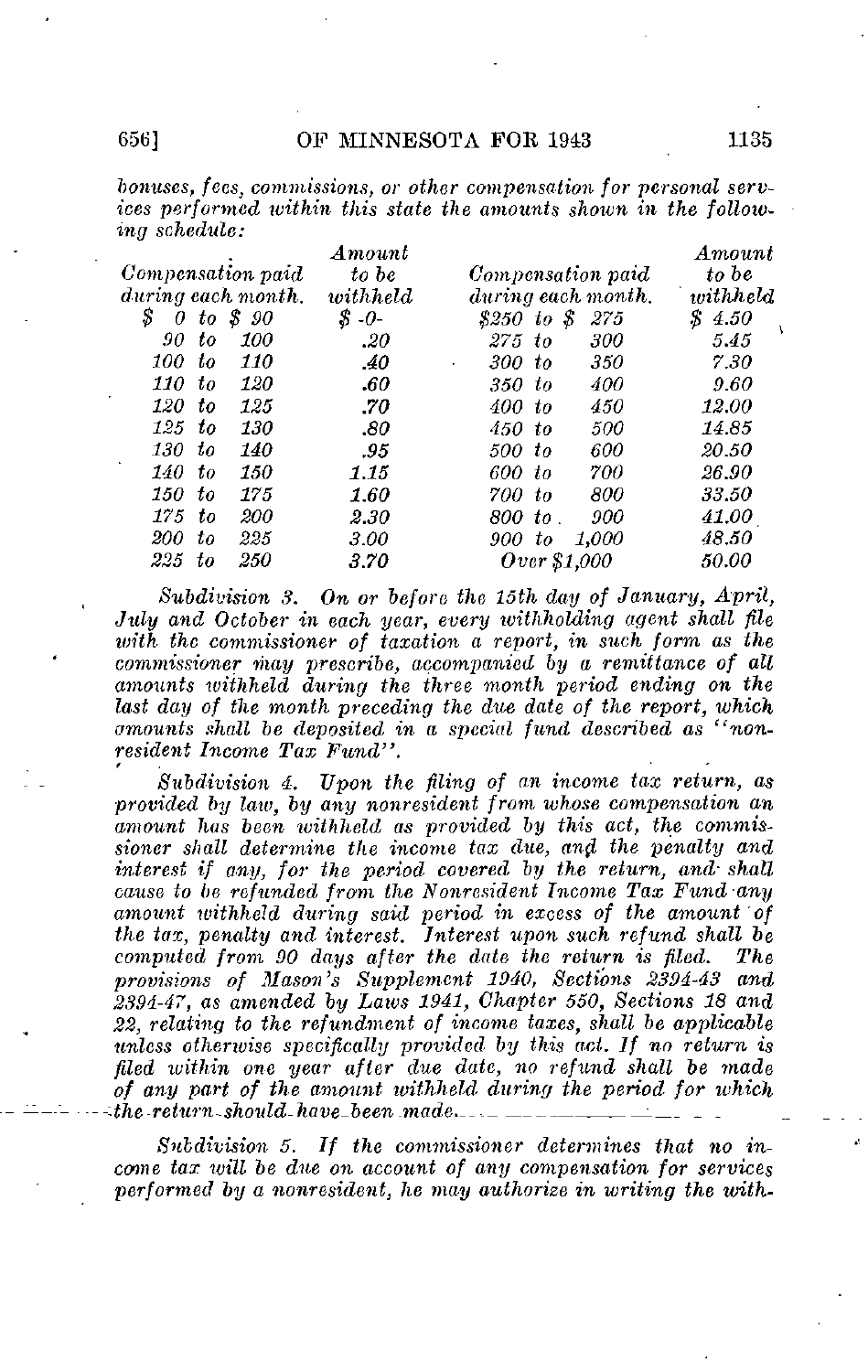holding agent to pay the full amount of such compensation without withholding any amount therefrom, or may cause to be refunded the amount withheld, either before or after it has been deposited in the Nonresident Income Tax Fund, without requiring an income tay return from such nonresident.

Subdivision 6. The commissioner of taxation shall cause to be transferred to the Income Tax School Fund, at least once in each year, from the Nonresident Income Tax Fund, (1) the amount of income taxes determined to be due from those nonresidents who have fled returns, to the extent of the amount withheld from their compensation and deposited in said Nonresident Income Tax Fund; (2) all amounts withheld from the compensation of nonresidents who have failed to file a return within one year after the due date thereof.

Subdivision 7. Every withholding agent who knowingly and wilfully fails to comply with the provisions of this act shall be liable for the amount of the tax due from any nonresident, to the extent of the amount the said agent has failed to withhold and remit as required by this act. Such liability shall be assessed and collected in the same manner and subject to the same limitations, as provided for incomes taxes.

• Subdivision 8. This section shall take effect July 1, 1943.

Sec. 21. Law amended—Subdivision 1. Mason's Supplement 1940, Section 2394-12, as amended by Laws 1941, Chapter 18, Section 4, and by Laws 1941, Chapter 550, Sections 5 and 6, is amended by adding to the end thereof a new subsection to be known as (m) reading as follows:

 $(m)$  Exemptions from gross income.—Income, other than rent, derived by a lessor of real property upon the termination of a lease, representing the value of such property attributable to buildings erected or other improvements made by the lessee.

Subdivision 2. Mason's Supplement 1940, Section 2394-18, is amended by adding to the end thereof a new subsection to be known as  $(l)$ , reading as follows:

 $(1)$  Basis for determining gain or loss.—Neither the basis nor the adjusted basis of any portion of real property shall, in the case of a lessor of such property, be increased or diminished on account of income derived by the lessor in respect of such property and excludible from gross income under Section 2394-12  $(m)$ . If an amount representing any part of the value of real property attributable to buildings erected or other improvements made by a lessee in respect of such property tvas included in gross income of the lessor for any taxable year beginning before January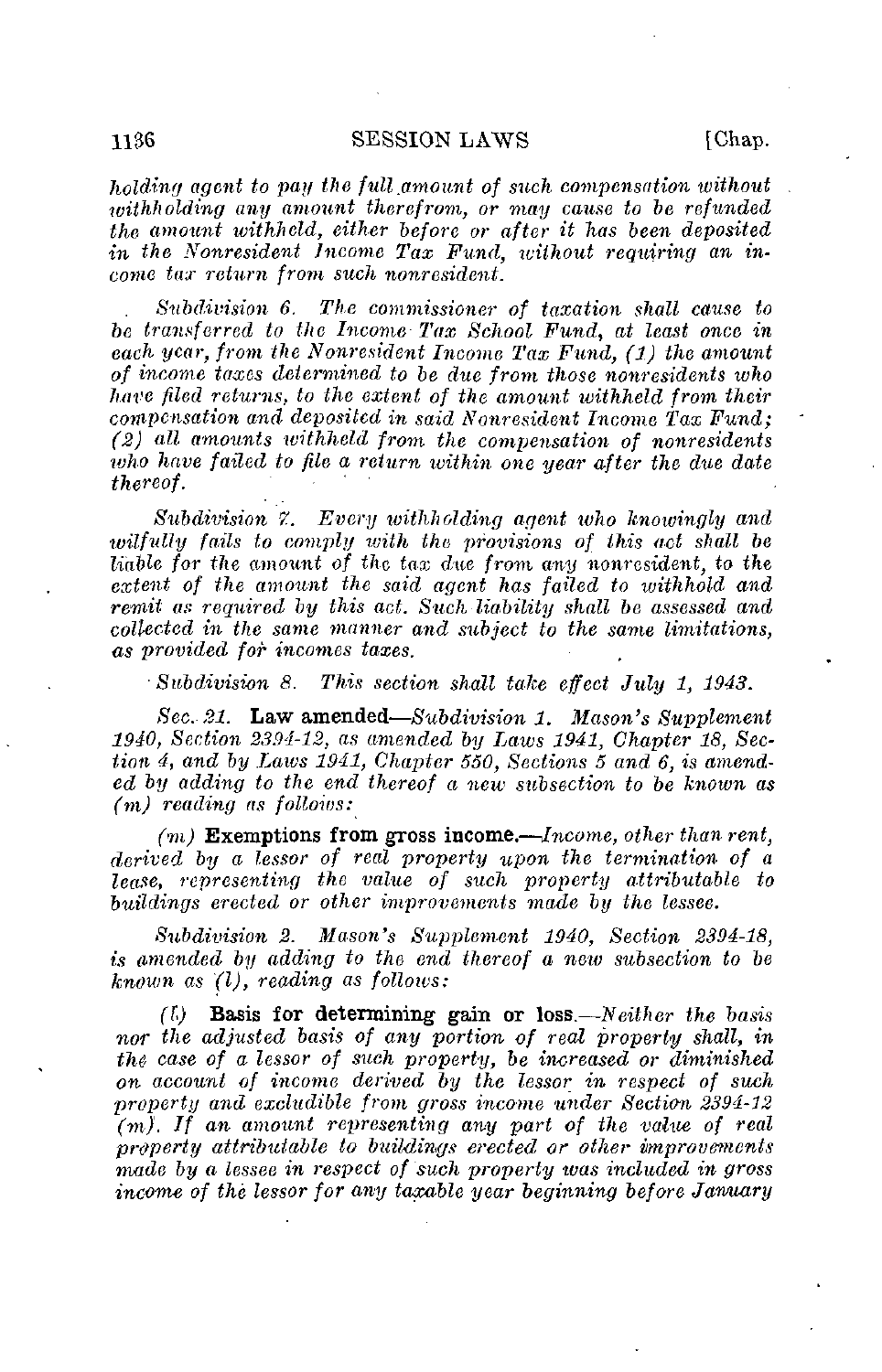1, 1943, the basis of each portion of such property shall be property adjusted for the amount so included in gross income.

Subdivision 3. This section shall apply in computing taxes to all taxable years commencing after December 31, 1942.

Sec. 22. What is income.—Amounts received as loans from the Commodity Credit Corporation shall, at the election of the taxpayer, be considered as income, and included in gross income for the taxable year in which received. If the taxpayer so elects, then the method of computing income so adopted shall be adhered to with respect to all subsequent taxable years unless with the approval of the commissioner  $\overline{a}$  change to a different method is authorized. This section shall apply to 1942 and subsequent taxable years.

Sec. 23. Farm income.—In the event any person engaged in the business of farming, whose return is filed on a cash basis, derives income from a sale of personal property made in the' course of liquidating his business, the gain therefrom shall be computed by deducting from the gross sale price of each item- or group of items sold, either the basis thereof as provided in Mason's Supplement 1940, Section 2394-18 and 2394-19, as amended, or, at the option of the taxpayer, 50 per cent of the gross sale price. This section shall apply to 1942 and subsequent taxable years.

Sec. 24. Law amended.—Subdivision 1. Mason's Supplement 1940, Sec. 2394-13, as amended, by Laws 1941, Chapter 550, Section 7, is amended by adding the following new subsection to be known as subsection (m):

 $(m)$  Income from discharge of indebtedness.—In the case of a corporation, the amount of any income of the taxpayer attributable to the discharge, within the taxable year, of any indebtedness of the taxpayer, or for which the taxpayer is liable evidenced by a security (as hereinafter in this paragraph defined) if the taxpayer makes and files at the time of filing the return, in such manner as the Commissioner by regulations prescribes, its consent to the regulations prescribed under section  $(16)$  (c) then in effect. In such cases the amount of any income of the taxpayer attributable to any unamortized premium (computed as of the first day of the taxable year in which such discharge occurred) with respect to such indebtedness shall not be included in gross income and amount of the deduction attributable to any unamortized discount (computed as of the first day of the taxable year in which such discharge occurred) with respect to such indebtedness shall not be allowed as a deduction. As used in this paragraph the term "security" means any bond, debenture, note, or certificate, or other evidence of indebtedness issued by any corporation.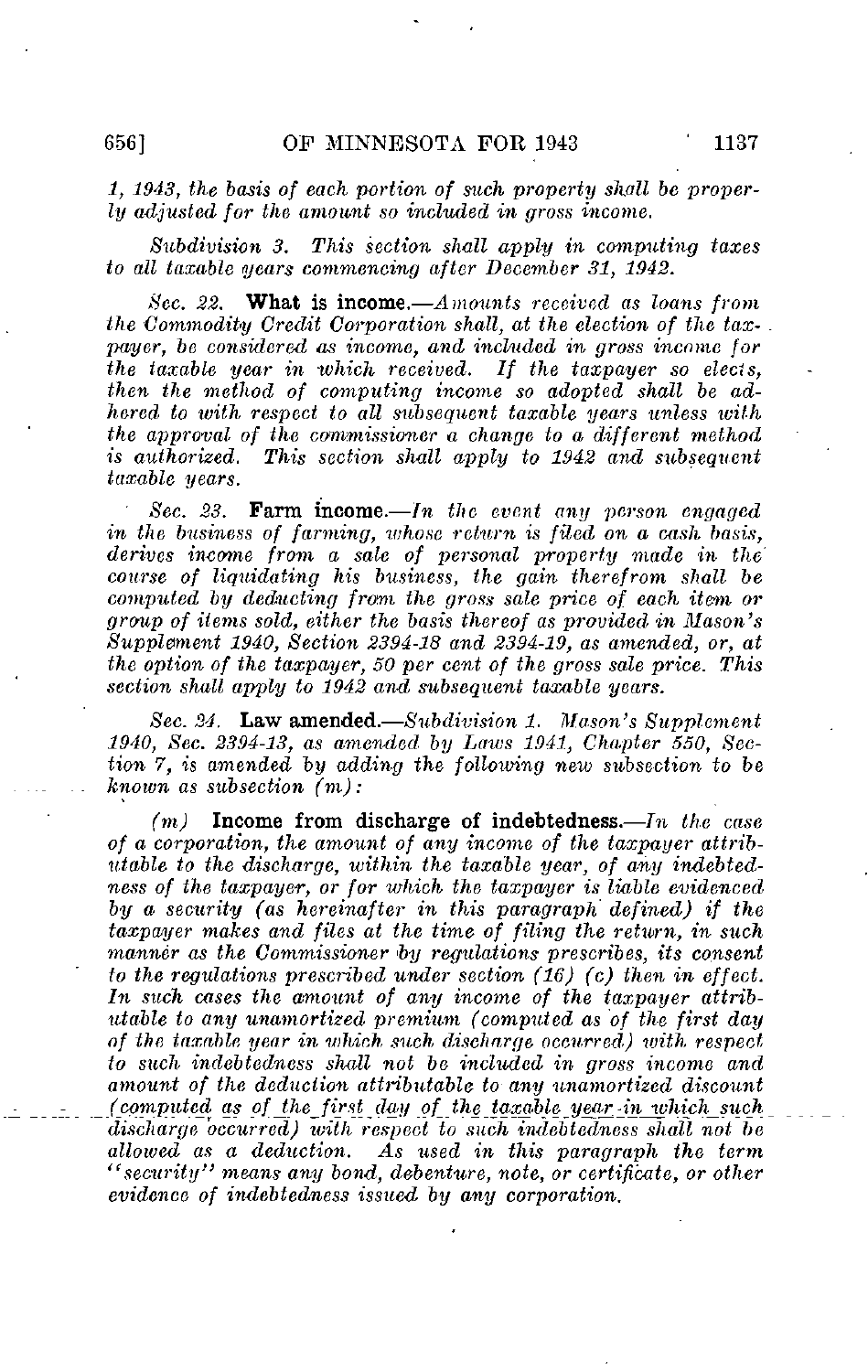Subdivision 3. This section shall apply to alt taxable years commencing after December 31, 1941.

Sec. 25. Law amended.—Mason's Minnesota Supplement 1940, Section 2394-13, as amended by Laws of 1941, Chapter 550, Section 7, is amended by adding at the end thereof a new subdivision reading as follows:

 $(n)$  Deductions from gross income.—An allowance for all taxable years beginning after December 31, 1942 for amortization of bond premiums in accordance with the provisions of section 125 of the Internal Revenue Code adapted to the provisions of this Act under regulations issued by the Commissioner, but only to the extent that such deduction has not. been allowed under any other section of this Act.

Sec. 26. Re-negotiated contracts to be adjusted.—Any taxpayer who supplies any goods, wares and merchandise or performs services, or both, under any contract, with the United States of America, or under any subcontract thereunder, or under a costplus-a-fixed-fee contract with the United States of America, or any agency thereof and who is subject to renegotiations under the renegotiation laws of the United States of America, or is required to renegotiate with his subcontractor, shall be required to adjust his or its Minnesota income and franchise tax liability in accordance with the following rules:

. A return shall be filed, and the income and franchise tax computed, on the basis of the Minnesota taxable net income without giving affect to any renegotiations occurring after the close of the taxable year. If after the close of the taxable year there is a final determination under renegotiation, and if the net income of the taxpayer for the year in which the determination is made, computed without regard to said renegotiation, is less than the difference between  $(1)$  the amount determined by the renegotiation to be (a) excess profits, (b) excess fees under a fixed fee contract with the United States, or any agency thereof, or (c) the amount of any item for which the taxpayer has been reimbursed but which is disallowed as an item of cost chargeable to a fixed fee contract, and (2) the amount of federal income and excess profits taxes applicable thereto, then the taxpayer shall be entitled to a refund of the state income tax which it has paid on the excess of said difference over the amount of its net income for the year in which the determination under renegotiation is made. This section shall apply to all taxable years ending after December 31, 1941, notwithstanding the expiration of the period of limitation provided by law, provided, however, that no refund shall be allowed unless a claim therefor is filed as provided by law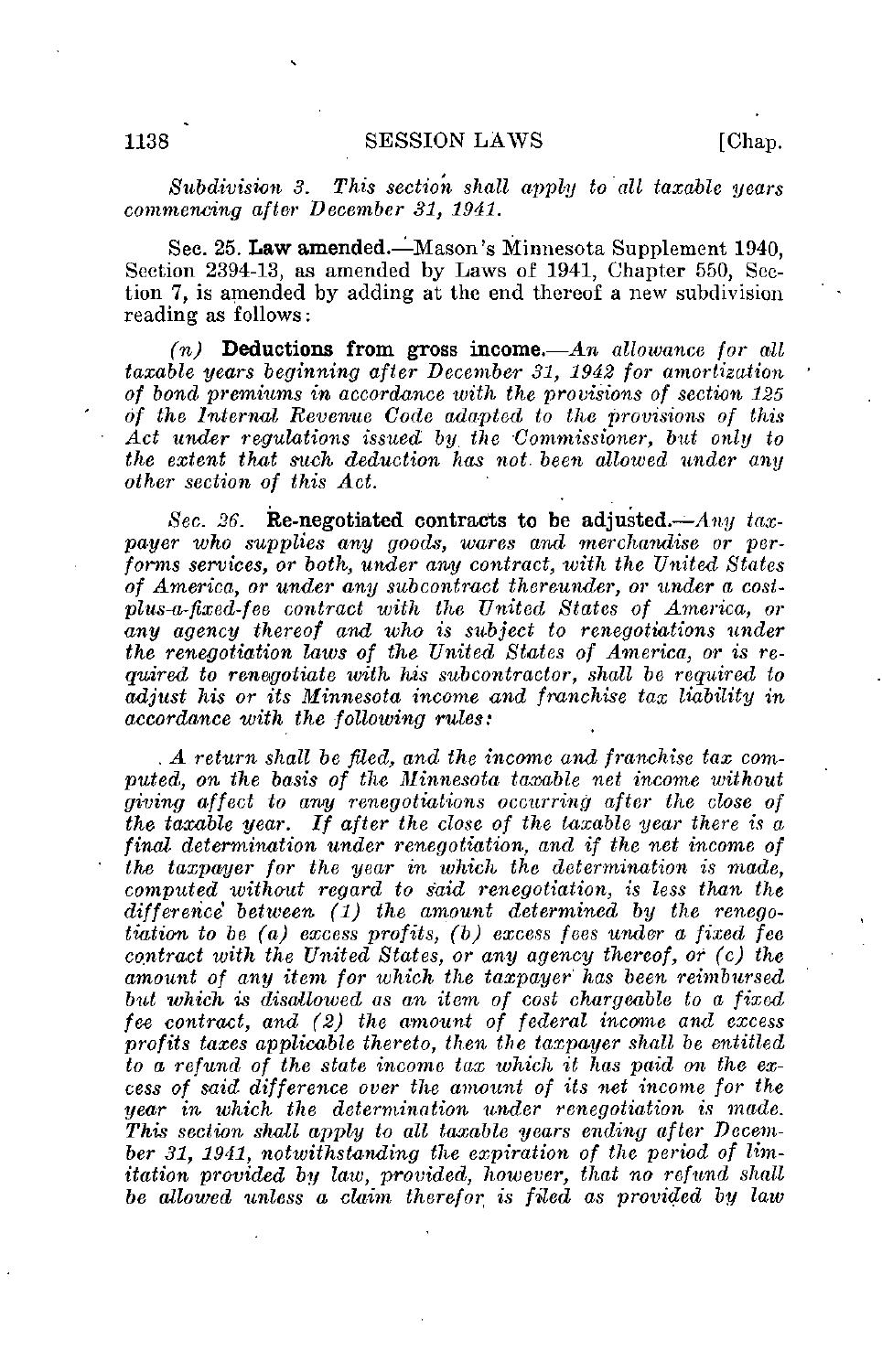within six months after the final determination in proceedings for renegotiation. The certificate of the agency or instrumentality of the United States conducting such renegotiation proceedings shall be evidence of the amount of the renegotiated profit and of the date thereof. In no event shall a refund under the provisions of this section exceed ten per cent of the state income and franchise tax paid on the taxable net income computed without giving effect to the renegotiation, as provided by this section.

See. 27. Law amended—exemptions.—Subdivision 1. Mason's Supplment 1940, Section 2394-5, paragraph (1), is amended to read as follows:

Any corporation, fund foundation, trust or association organized for exclusively scientific, literary, religious, charitable, educational, or artistic purposes, no part of the net income of which inures to the benefit of any private member, stockholder, or individual.

Subdivision 2. Mason's Supplement 1940, .Section 2394-5, paragraph (m) is amended to read as follows:

The United States of America, the State of Minnesota or any political subdivision of either agencies, or instrumentalities, whether engaged in the discharge of governmental or proprietary functions.

Sec. 28. Law amended.—Mason's Supplement 1940, Section 2394-27, Subdivision (b), is amended to read as follows:

(b) Credits against tax.—An amount for contributions or gifts made within the taxable year.

(1) To or. for the use of the United States of- America, the State of Minnesota, or political subdivisions of either, for exclusively public purposes.

(2) To or for the use of any community chest, corporation, organization, trust, fund, association, or foundation operating within this state, organized and operating exclusively for religious, charitable, scientific, literary, artistic or educational purposes, or for the prevention of cruelty to children or animals, no part of- the net earnings of which inures to the benefit of any private shareholder or individual.

To or for the use of any community chest, corporation, trust, fund, association, or foundation, organized and operated exclusively for any of the purposes specified in Paragraph (2)  $~of$  this subdivision, and organized and existing under the laws of a state, the laws of which either do not impose a tax on net income, or allow a credit or deduction in computing such tax for contributions and gifts to similar organizations organized and ex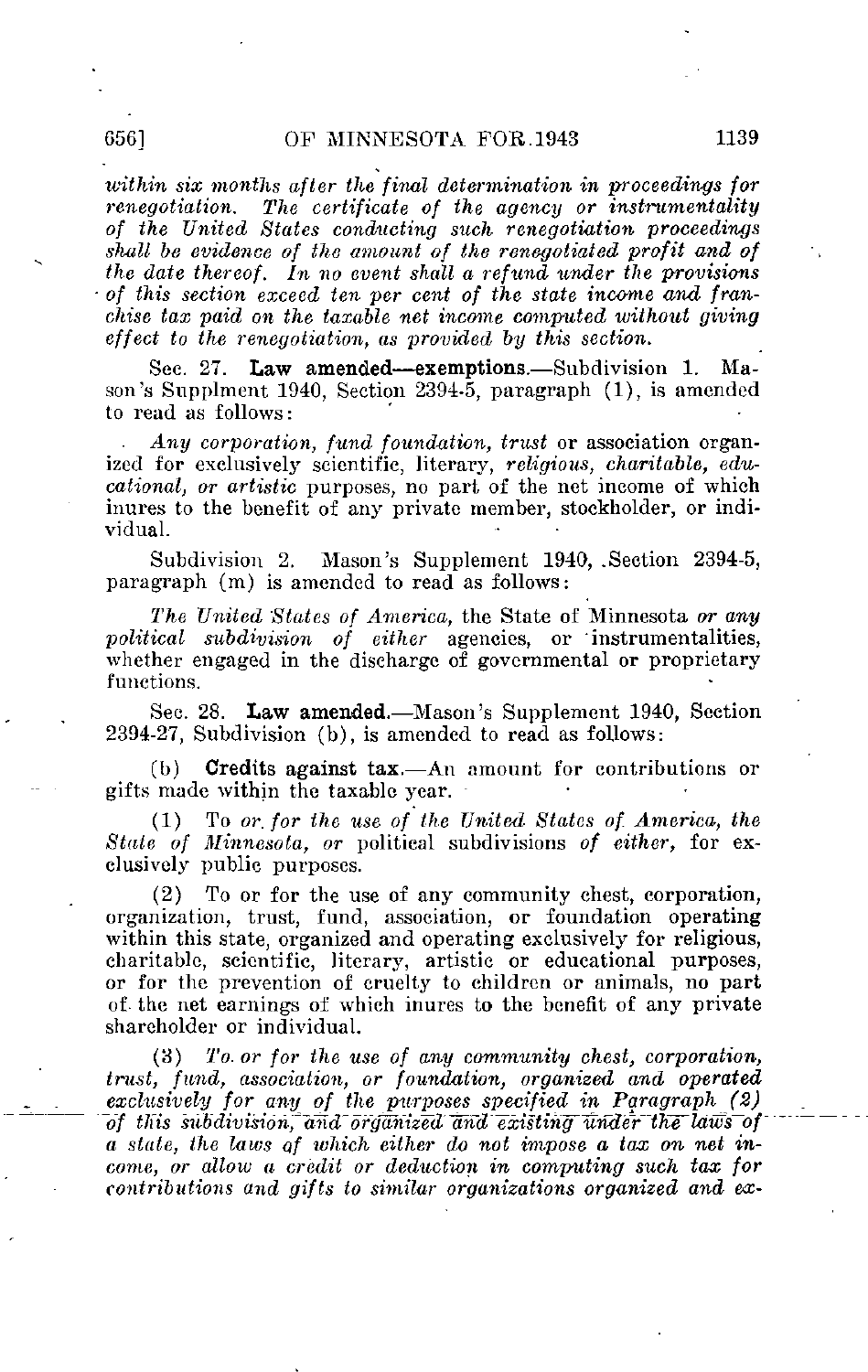isting under the laws of this state, or provide for such a' credit or deduction under reciprocal provisions and existing under the laws of this state, or provide for such a- credit or deduction under reciprocal provisions.

(4) To a fraternal society, order, or association, operating under the" lodge system if suck contributions or gifts are to be used within this State exclusively for the purposes specified in •(2) ; or for or to posts or organizations of war veterans or auxiliary units or societies of such posts or organizations, if they are within the state and no part of their net income inures to the benefit of any private shareholder or individual.

(5) The total credit against net income hereunder shall not exceed 15 per cent of the taxpayer's taxable net income.

Sec. 29. Law amended.—Mason's Supplement 1940, Section 2394-57, as amended by Laws 1941, Chapter 445, and by Laws 1943, Chapter  $*$ , is amended by adding a new subsection being as follows:

 $(h)$  Distribution to school districts.—Out of the balance in said income tax school fund, after distributing the amounts hereinbefore provided, there shall be distributed to each school district in the state an amount equal to the tax on the money and credits in said school district for the year 1942, which was apportioned to and received by it in 1943, as provided by Mason's Minnesota Statutes of 1927, Section 2349. Such distribution shall be semi-annually during the calendar years 1944 and 1945, and thereafter this sub-section shall have no force and effect.

Sec. 30. Tax on money and credits suspended.  $-Subdivi$ sion 1. Money and credits, as defined in Mason's Supplement 1940, Section 3337, as amended by Laws 1943, Chapter \*\*, are hereby exempted from taxation, for the years 1943 and 1944. returns for said years shall be required, and no assessment thereof shall be made.

Subdivision 2. The exemption provided by this section shall not affect or prevent the assessment, levy, or collection of taxes on money and credits for any year or years prior to 1943.

Subdivision 3. Mason's Minnesota Statutes of 1927, section 1936, is amended to read as follows:

1936. The words "assessed value" as used herein shall mean the latest valuation for purposes of taxation, as finally equalized, of all property taxable within the municipality referred to including therein the valuation of money and credits, as defined in

<sup>\*(130 \*\*59</sup>fi. (Explanatory: These numbers were omitted in the original law. They are supplied here for convenience.)